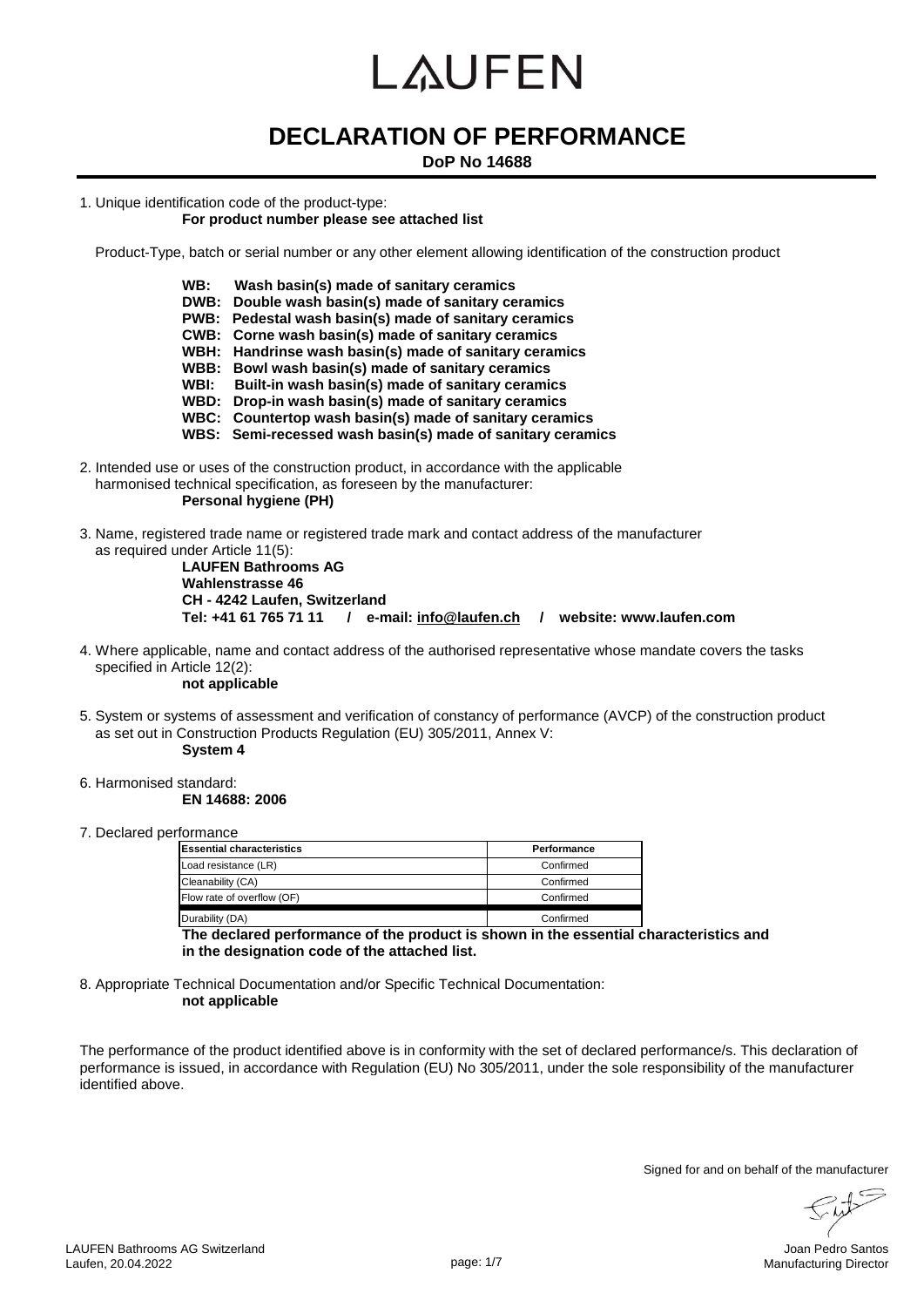### **DECLARATION OF PERFORMANCE**

 **DoP no 14668**

**PROduct No. Name PROduct type Material Designation code Essential characteristics Designation code**

**ASSESSMENT**

**SUSTAINABILITY** 

 $\frac{1}{\sqrt{2}}$  ,  $\frac{1}{\sqrt{2}}$  ,  $\frac{1}{\sqrt{2}}$  ,  $\frac{1}{\sqrt{2}}$  ,  $\frac{1}{\sqrt{2}}$  ,  $\frac{1}{\sqrt{2}}$  ,  $\frac{1}{\sqrt{2}}$  ,  $\frac{1}{\sqrt{2}}$  ,  $\frac{1}{\sqrt{2}}$  ,  $\frac{1}{\sqrt{2}}$  ,  $\frac{1}{\sqrt{2}}$  ,  $\frac{1}{\sqrt{2}}$  ,  $\frac{1}{\sqrt{2}}$  ,  $\frac{1}{\sqrt{2}}$  ,  $\frac{1}{\sqrt{2}}$ 

P = Pack G = Ground  $T = T$ exture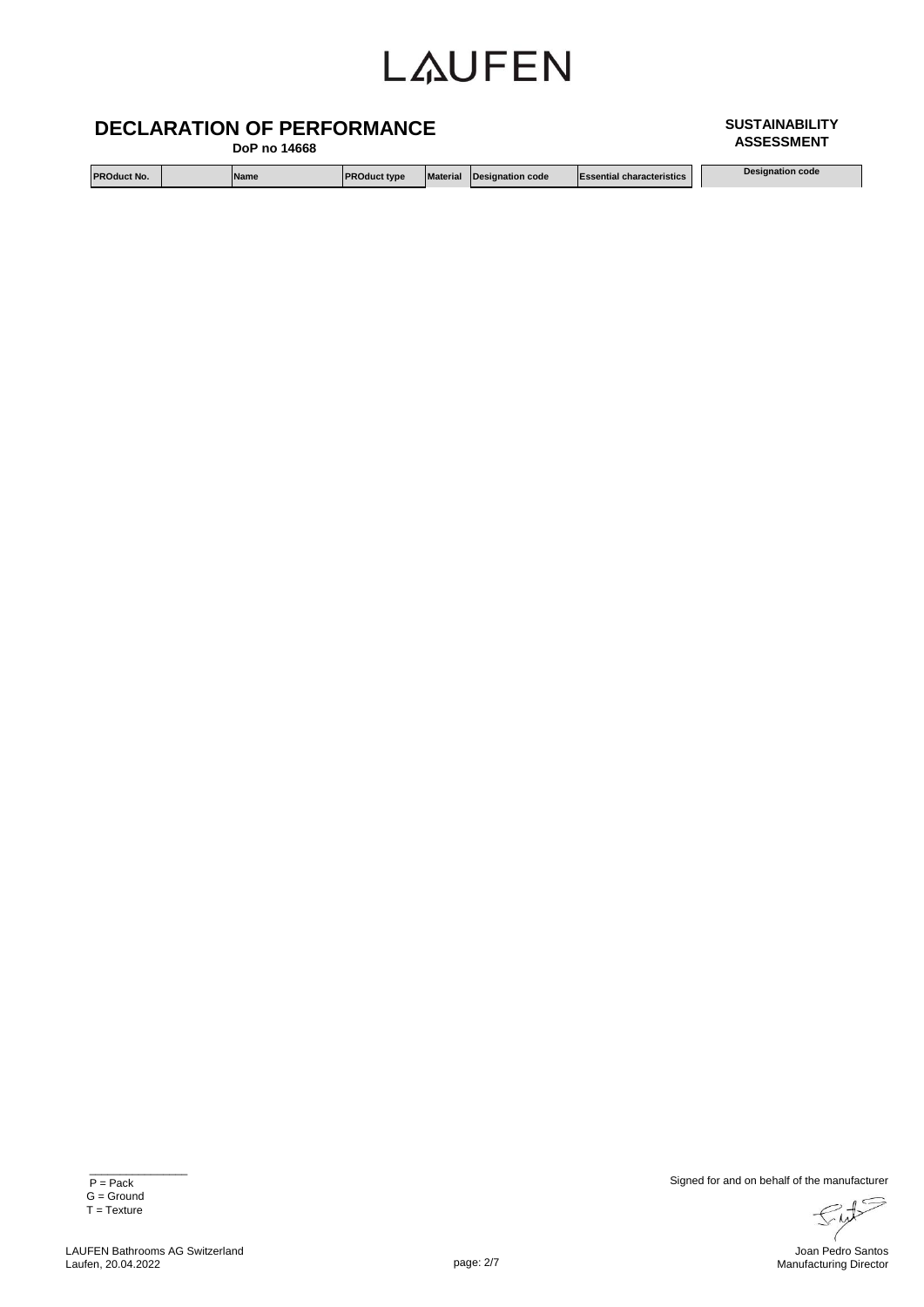## **DECLARATION OF PERFORMANCE**

#### **SUSTAINABILITY ASSESSMENT**

 **DoP no 14668**

| PROduct No.        |                          | Name                                 | <b>PROduct type</b>            | <b>Material</b> | <b>Designation code</b>                              | <b>Essential characteristics</b>       | <b>Designation code</b>        |
|--------------------|--------------------------|--------------------------------------|--------------------------------|-----------------|------------------------------------------------------|----------------------------------------|--------------------------------|
| H812161            |                          | <b>AROLLA</b>                        | WВ                             | Ceramic         | EN 14688 - CL 25                                     | CA - LR - OF - DA                      | EN 16578 - S7                  |
| H812162            |                          | <b>AROLLA</b>                        | WB                             |                 | Ceramic EN 14688 - CL 25                             | CA - LR - OF - DA                      | EN 16578 - S7                  |
| H815150            |                          | <b>AROLLA</b>                        | WBH                            |                 | Ceramic EN 14688 - CL 25                             | CA - LR - OF - DA                      | EN 16578 - S7                  |
| H815160            |                          | <b>AROLLA</b>                        | WBH                            |                 | Ceramic EN 14688 - CL 25                             | CA - LR - OF - DA                      | EN 16578 - S7                  |
| H812713<br>H812716 |                          | <b>BASAL</b><br><b>BASAL</b>         | <b>WBC</b>                     |                 | Ceramic EN 14688 - CL 25                             | CA - LR - OF - DA<br>CA - LR - OF - DA | EN 16578 - S7                  |
| H814714            |                          | <b>BASAL</b>                         | WBC<br><b>DWB</b>              |                 | Ceramic EN 14688 - CL 25<br>Ceramic EN 14688 - CL 25 | CA - LR - OF - DA                      | EN 16578 - S7<br>EN 16578 - S7 |
| H811162            |                          | <b>BELLINO</b>                       | WBI                            |                 | Ceramic EN 14688 - CL 25                             | CA - LR - OF - DA                      | EN 16578 - S7                  |
| H811220            |                          | <b>BIJOU</b>                         | WBI                            |                 | Ceramic EN 14688 - CL 25                             | CA - LR - OF - DA                      | EN 16578 - S7                  |
| H811230            |                          | <b>BIJOU</b>                         | WBI                            |                 | Ceramic EN 14688 - CL 25                             | CA - LR - OF - DA                      | EN 16578 - S7                  |
| H811231            |                          | <b>BIJOU</b>                         | WBI                            |                 | Ceramic EN 14688 - CL 25                             | CA - LR - OF - DA                      | EN 16578 - S7                  |
| H811232            |                          | <b>BIJOU</b>                         | <b>WBI</b>                     |                 | Ceramic EN 14688 - CL 25                             | CA - LR - OF - DA                      | EN 16578 - S7                  |
| H811233            |                          | <b>BIJOU</b>                         | WBI                            | Ceramic         | EN 14688 - CL 25                                     | CA - LR - OF - DA                      | EN 16578 - S7                  |
| H811240            |                          | <b>BIJOU</b>                         | WBI                            | Ceramic         | EN 14688 - CL 25                                     | CA - LR - OF - DA                      | EN 16578 - S7                  |
| H811243            |                          | <b>BIJOU</b>                         | <b>WBI</b>                     | Ceramic         | EN 14688 - CL 25                                     | CA - LR - OF - DA                      | EN 16578 - S7                  |
| H811244            |                          | <b>BIJOU</b>                         | WBI                            | Ceramic         | EN 14688 - CL 25                                     | CA - LR - OF - DA                      | EN 16578 - S7                  |
| H811191            |                          | <b>BIROVA</b>                        | WВ                             |                 | Ceramic EN 14688 - CL 25                             | CA - LR - OF - DA                      | EN 16578 - S7                  |
| H811193            |                          | <b>BIROVA</b>                        | WBI                            |                 | Ceramic EN 14688 - CL 25                             | CA - LR - OF - DA                      | EN 16578 - S7                  |
| H811199            | G: H811191               | <b>BIROVA</b>                        | WB                             |                 | Ceramic EN 14688 - CL 25                             | CA - LR - OF - DA                      | EN 16578 - S7                  |
| H857600            |                          | COLLEGE                              | WВ                             |                 | Ceramic EN 14688 - CL 25                             | CA - LR - OF - DA                      | EN 16578 - S7                  |
| H813193            |                          | CRISTAL                              | WBI                            |                 | Ceramic   EN 14688 - CL 25                           | CA - LR - OF - DA                      | EN 16578 - S7                  |
| H813618<br>H811880 |                          | DEEP<br><b>DENTAL</b>                | WВ<br>WBI                      | Ceramic         | EN 14688 - CL 25                                     | CA - OF - DA<br>CA - LR - OF - DA      | EN 16578 - S7                  |
| H811781            |                          | <b>FIORA</b>                         | <b>WBI</b>                     |                 | Ceramic EN 14688 - CL 25<br>Ceramic EN 14688 - CL 25 | CA - LR - OF - DA                      | EN 16578 - S7<br>EN 16578 - S7 |
| H811783            |                          | <b>FIORA</b>                         | WBI                            | Ceramic         | EN 14688 - CL 25                                     | CA - LR - OF - DA                      | EN 16578 - S7                  |
| H811788            | G: H811780               | <b>FIORA</b>                         | WBI                            | Ceramic         | EN 14688 - CL 25                                     | CA - LR - OF - DA                      | EN 16578 - S7                  |
| H811789            | G: H811782               | <b>FIORA</b>                         | WBI                            | Ceramic         | EN 14688 - CL 25                                     | CA - LR - OF - DA                      | EN 16578 - S7                  |
| H813064            |                          | <b>FIORA</b>                         | <b>WBC</b>                     |                 | Ceramic EN 14688 - CL 25                             | CA - LR - OF - DA                      | EN 16578 - S7                  |
| H815031            |                          | <b>FLORAKIDS</b>                     | <b>WBH</b>                     | Ceramic         | EN 14688 - CL 20                                     | CA - LR - OF - DA                      | EN 16578 - S7                  |
| H811971            |                          | IL BAGNO ALESSI ONE PWB              |                                | Ceramic         | EN 14688 - CL 25                                     | CA - LR - OF - DA                      | EN 16578 - S7                  |
| H811972            |                          | IL BAGNO ALESSI ONE PWB              |                                | Ceramic         | EN 14688 - CL 25                                     | CA - LR - OF - DA                      | EN 16578 - S7                  |
| H818972            |                          | IL BAGNO ALESSI ONEWBB               |                                | Ceramic         | EN 14688 - CL 25                                     | CA - LR - OF - DA                      | EN 16578 - S7                  |
| H818974            |                          | IL BAGNO ALESSI ONEWBB               |                                |                 | Ceramic EN 14688 - CL 00                             | CA - DA                                | EN 16578 - S7                  |
| H818975            |                          | IL BAGNO ALESSI ONEWBB               |                                |                 | Ceramic EN 14688 - CL 00                             | CA - DA                                | EN 16578 - S7                  |
| H818976            |                          | IL BAGNO ALESSI ONEWBB               |                                |                 | Ceramic   EN 14688 - CL 25                           | CA - OF - DA                           | EN 16578 - S7                  |
| H818977            |                          | IL BAGNO ALESSI ONEWBB               |                                |                 | Ceramic EN 14688 - CL 00                             | $CA - DA$                              | EN 16578 - S7                  |
| H818978            |                          | IL BAGNO ALESSI ONEWBB               |                                | Ceramic         | EN 14688 - CL 25                                     | CA - OF - DA                           | EN 16578 - S7                  |
| H811391            |                          | <b>INDOVA</b>                        | WBD                            |                 | Ceramic EN 14688 - CL 25                             | CA - LR - OF - DA                      | EN 16578 - S7                  |
| H811392<br>H810302 | G: H816302               | <b>INDOVA</b><br><b>INO</b>          | WBD<br>WB                      | Ceramic         | EN 14688 - CL 25<br>Ceramic EN 14688 - CL 25         | CA - LR - OF - DA<br>CA - LR - OF - DA | EN 16578 - S7                  |
| H812300            |                          | <b>INO</b>                           | <b>WBB Version 109 Ceramic</b> |                 | EN 14688 - CL 25                                     | CA - LR - OF - DA                      | EN 16578 - S7<br>EN 16578 - S7 |
| H812300            |                          | <b>INO</b>                           | WBB Version 112 Ceramic        |                 | EN 14688 - CL 00                                     | CA - LR - OF - DA                      | EN 16578 - S7                  |
| H812302            |                          | <b>INO</b>                           |                                |                 | WBB Version 109 Ceramic EN 14688 - CL 25             | CA - LR - OF - DA                      | EN 16578 - S7                  |
| H812302            |                          | <b>INO</b>                           |                                |                 | WBB Version 112 Ceramic   EN 14688 - CL 00           | CA - LR - OF - DA                      | EN 16578 - S7                  |
| H813301            |                          | <b>INO</b>                           | WВ                             |                 | Ceramic   EN 14688 - CL 25                           | CA - LR - OF - DA                      | EN 16578 - S7                  |
| H813302            |                          | <b>INO</b>                           | WB                             | Ceramic         | EN 14688 - CL 25                                     | CA - LR - OF - DA                      | EN 16578 - S7                  |
| H815301            | G: H816300               | INO                                  | WВ                             | Ceramic         | EN 14688 - CL 25                                     | CA - LR - OF - DA                      | EN 16578 - S7                  |
| H817301            |                          | <b>INO</b>                           | WBB                            | Ceramic         | EN 14688 - CL 00                                     | CA - LR - OF - DA                      | EN 16578 - S7                  |
| H817302            |                          | <b>INO</b>                           | WBB                            | Ceramic         | EN 14688 - CL 00                                     | CA - LR - OF - DA                      | EN 16578 - S7                  |
| H810332            | G: H816332               | Kartell • Laufen                     | WВ                             |                 | Ceramic EN 14688 - CL 25                             | CA - LR - OF - DA                      | EN 16578 - S7                  |
| H810333            | G: H816333               | Kartell • Laufen                     | WВ                             |                 | Ceramic EN 14688 - CL 25                             | CA - LR - OF - DA                      | EN 16578 - S7                  |
| H810334<br>H810335 |                          | Kartell • Laufen                     | WB                             |                 | Ceramic EN 14688 - CL 25                             | CA - LR - OF - DA                      | EN 16578 - S7                  |
|                    |                          | Kartell • Laufen                     | WB                             | Ceramic         | EN 14688 - CL 25                                     | CA - LR - OF - DA                      | EN 16578 - S7                  |
| H810338<br>H810339 |                          | Kartell • Laufen<br>Kartell • Laufen | WВ<br>WВ                       | Ceramic         | EN 14688 - CL 25<br>Ceramic   EN 14688 - CL 25       | CA - LR - OF - DA<br>CA - LR - OF - DA | EN 16578 - S7<br>EN 16578 - S7 |
| H811331            |                          | Kartell • Laufen                     | <b>PWB</b>                     |                 | Ceramic EN 14688 - CL 00                             | CA - LR - OF - DA                      | EN 16578 - S7                  |
| H812331            |                          | Kartell • Laufen                     | WBB                            |                 | Ceramic EN 14688 - CL 00                             | CA - LR - OF - DA                      | EN 16578 - S7                  |
| H812332            |                          | Kartell • Laufen                     | WBB                            |                 | Ceramic EN 14688 - CL 25                             | CA - LR - OF - DA                      | EN 16578 - S7                  |
| H812333            |                          | Kartell • Laufen                     | WBB                            |                 | Ceramic   EN 14688 - CL 25                           | CA - LR - OF - DA                      | EN 16578 - S7                  |
| H813332            |                          | Kartell • Laufen                     | WВ                             |                 | Ceramic EN 14688 - CL 25                             | CA - LR - OF - DA                      | EN 16578 - S7                  |
| H813333            |                          | Kartell • Laufen                     | WВ                             |                 | Ceramic EN 14688 - CL 25                             | CA - LR - OF - DA                      | EN 16578 - S7                  |
| H815331            |                          | Kartell • Laufen                     | WВ                             |                 | Ceramic EN 14688 - CL 25                             | CA - LR - OF - DA                      | EN 16578 - S7                  |
| H815334            |                          | Kartell • Laufen                     | WВ                             |                 | Ceramic EN 14688 - CL 25                             | CA - LR - OF - DA                      | EN 16578 - S7                  |
| H815335            |                          | Kartell • Laufen                     | WВ                             |                 | Ceramic   EN 14688 - CL 25                           | CA - LR - OF - DA                      | EN 16578 - S7                  |
| H817331            | P: H860331               | Kartell • Laufen                     | <b>WBC</b>                     |                 | Ceramic EN 14688 - CL 25                             | CA - LR - OF - DA                      | EN 16578 - S7                  |
| H817333            | P: H860333               | Kartell • Laufen                     | <b>WBC</b>                     |                 | Ceramic EN 14688 - CL 25                             | CA - LR - OF - DA                      | EN 16578 - S7                  |
| H817335            | P: H860335               | Kartell • Laufen                     | <b>WBC</b>                     |                 | Ceramic EN 14688 - CL 25                             | CA - LR - OF - DA                      | EN 16578 - S7                  |
| H817337            | P: H860337               | Kartell • Laufen<br><b>KOMPAS</b>    | WBC                            |                 | Ceramic EN 14688 - CL 25                             | CA - LR - OF - DA<br>CA - LR - OF - DA | EN 16578 - S7                  |
| H810150<br>H810151 |                          | <b>KOMPAS</b>                        | WВ<br>WВ                       |                 | Ceramic EN 14688 - CL 25<br>Ceramic EN 14688 - CL 25 | CA - LR - OF - DA                      | EN 16578 - S7                  |
| H810152            |                          | <b>KOMPAS</b>                        | WВ                             |                 | Ceramic   EN 14688 - CL 25                           | CA - LR - OF - DA                      | EN 16578 - S7<br>EN 16578 - S7 |
| H811951            | P: H860953               | <b>LAUFEN PRO</b>                    | WBH                            |                 | Ceramic EN 14688 - CL 25                             | CA - LR - OF - DA                      | EN 16578 - S7                  |
| H811952            | P: H860952               | <b>LAUFEN PRO</b>                    | WBH                            |                 | Ceramic EN 14688 - CL 25                             | CA - LR - OF - DA                      | EN 16578 - S7                  |
| H811962            |                          | <b>LAUFEN PRO</b>                    | WBI                            |                 | Ceramic EN 14688 - CL 25                             | CA - OF - DA                           | EN 16578 - S7                  |
| H816958            |                          | <b>LAUFEN PRO</b>                    | WBC                            |                 | Ceramic   EN 14688 - CL 25                           | $CA$ - $LR$ - $OF$ - $\overline{DA}$   | EN 16578 - S7                  |
| H817963            | $\overline{P}$ : H860961 | LAUFEN PRO                           | WBC                            | Ceramic         | EN 14688 - CL 25                                     | CA - LR - OF - DA                      | EN 16578 - S7                  |
| H817965            | P: H860963               | <b>LAUFEN PRO</b>                    | WBC                            | Ceramic         | EN 14688 - CL 25                                     | CA - LR - OF - DA                      | EN 16578 - S7                  |
| H817967            | P: H860965               | <b>LAUFEN PRO</b>                    | <b>WBC</b>                     |                 | Ceramic EN 14688 - CL 25                             | CA - LR - OF - DA                      | EN 16578 - S7                  |

Sut  $\overline{\prime}$ Joan Pedro Santos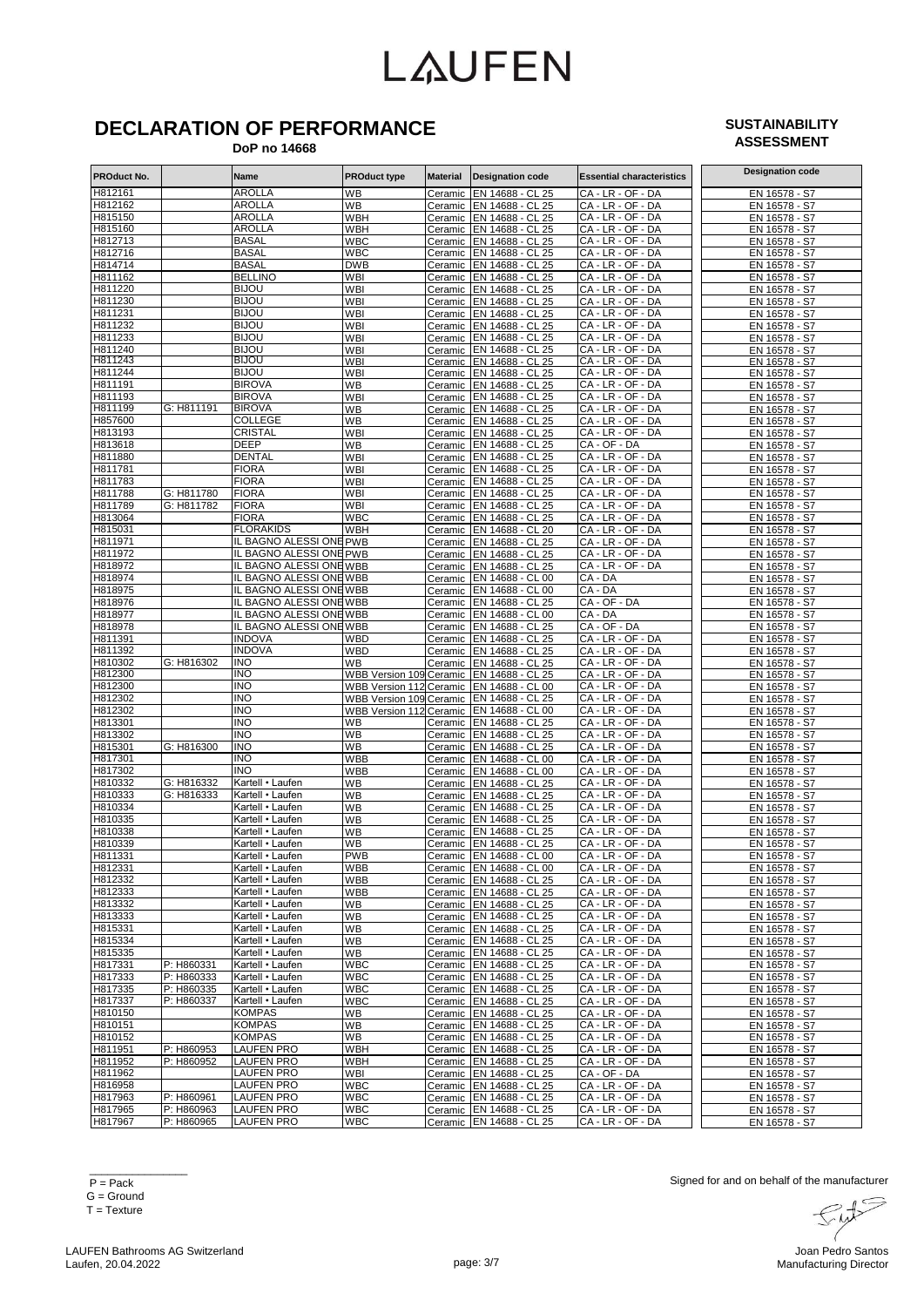### **DECLARATION OF PERFORMANCE**

#### **DoP no 14668**

#### **SUSTAINABILITY ASSESSMENT**

| <b>PROduct No.</b> |            | <b>Name</b>               | <b>PROduct type</b>     | <b>Material</b> | Designation code           | <b>Essential characteristics</b> | <b>Designation code</b> |
|--------------------|------------|---------------------------|-------------------------|-----------------|----------------------------|----------------------------------|-------------------------|
|                    |            |                           |                         |                 |                            |                                  |                         |
| H817969            | P: H860967 | <b>LAUFEN PRO</b>         | <b>WBC</b>              | Ceramic         | EN 14688 - CL 26           | $CA - LR - OF - DA$              | EN 16578 - S7           |
| H818951            | G: H817951 | <b>LAUFEN PRO</b>         | <b>WB</b>               | Ceramic         | EN 14688 - CL 25           | CA - LR - OF - DA                | EN 16578 - S7           |
| H818952            | G: H817952 | <b>LAUFEN PRO</b>         | <b>WB</b>               | Ceramic         | EN 14688 - CL 25           | $CA - LR - OF - DA$              | EN 16578 - S7           |
| H818953            | G: H817953 | <b>LAUFEN PRO</b>         | <b>WB</b>               | Ceramic         | EN 14688 - CL 25           | $CA$ - $LR$ - $OF$ - $DA$        | EN 16578 - S7           |
| H818961            | G: H818962 | <b>LAUFEN PRO</b>         | <b>WBI</b>              | Ceramic         | - CL 25<br><b>EN 14688</b> | $CA$ - $LR$ - $OF$<br>$-DA$      | EN 16578 - S7           |
| H810951            |            | <b>LAUFEN PRO</b>         | <b>WB</b>               | Ceramic         | EN 14688 - CL 25           | CA - LR - OF - DA                | EN 16578 - S7           |
| H810952            |            | <b>LAUFEN PRO</b>         | <b>WB</b>               | Ceramic         | <b>EN 14688</b><br>$-CL25$ | CA - LR - OF<br>$-DA$            | EN 16578 - S7           |
| H810953            |            | <b>LAUFEN PRO</b>         | <b>WB</b>               | Ceramic         | EN 14688 - CL 25           | CA - LR - OF - DA                | EN 16578 - S7           |
| H812951            |            | <b>LAUFEN PRO</b>         | <b>WB</b>               | Ceramic         | EN 14688 - CL 25           | $CA$ - $LR$ - $OF$<br>$-DA$      | EN 16578 - S7           |
| H812961            |            | LAUFEN PRO                | <b>WBB</b>              | Ceramic         | EN 14688 - CL 25           | CA - LR - OF<br>- DA             | EN 16578 - S7           |
| H812962            |            | <b>LAUFEN PRO</b>         | <b>WBB</b>              | Ceramic         | <b>IEN 14688</b><br>CL 25  | CA - OF - DA                     | EN 16578 - S7           |
| H812964            |            | <b>LAUFEN PRO</b>         | <b>WB</b>               | Ceramic         | EN 14688 - CL 25           | CA - OF - DA                     | EN 16578 - S7           |
| H813951            |            | <b>LAUFEN PRO</b>         | <b>WBD</b>              | Ceramic         | EN 14688 - CL 25           | CA - LR - OF - DA                | EN 16578 - S7           |
| H813956            | G: H812956 | <b>LAUFEN PRO</b>         | <b>WBC</b>              |                 | Ceramic EN 14688 - CL 25   | $CA - LR - OF$<br>$-DA$          | EN 16578 - S7           |
| H813958            | G: H812958 | <b>LAUFEN PRO</b>         | <b>WB</b>               |                 | Ceramic IEN 14688 - CL 25  | CA - LR - OF - DA                | EN 16578 - S7           |
| H813961            |            | LAUFEN PRO                | <b>WBC</b>              |                 | Ceramic EN 14688 - CL 25   | $CA - LR - OF$<br>- DA           | EN 16578 - S7           |
| H814951            |            | <b>LAUFEN PRO</b>         | <b>WB</b>               | Ceramic         | EN 14688 - CL 25           | CA - LR - OF - DA                | EN 16578 - S7           |
| H814952            |            | LAUFEN PRO                | <b>DWB</b>              |                 | Ceramic IEN 14688 - CL 25  | CA - LR - OF - DA                | EN 16578 - S7           |
| H814967            | G: H813967 | <b>LAUFEN PRO</b>         | <b>DWB</b>              |                 | Ceramic EN 14688 - CL 25   | CA - LR - OF - DA                | EN 16578 - S7           |
| H815950            |            | LAUFEN PRO                | WBH                     |                 | Ceramic EN 14688 - CL 20   | CA - LR - OF - DA                | EN 16578 - S7           |
| H815952            |            | <b>LAUFEN PRO</b>         | WBH                     | Ceramic         | EN 14688 - CL 20           | CA - LR - OF - DA                | EN 16578 - S7           |
| H815953            |            | <b>LAUFEN PRO</b>         | WBH                     |                 | Ceramic IEN 14688 - CL 25  | CA - LR - OF - DA                | EN 16578 - S7           |
| H816955            |            | <b>LAUFEN PRO</b>         | WBH                     | Ceramic         | EN 14688 - CL 25           | CA - LR - OF - DA                | EN 16578 - S7           |
| H816956            |            | <b>LAUFEN PRO</b>         | <b>CWB</b>              | Ceramic         | EN 14688<br>CL25           | CA - LR - OF - DA                | EN 16578 - S7           |
| H818961            | G: H818962 | <b>LAUFEN PRO</b>         | WBB 104 version Ceramic |                 | EN 14688 - CL 00           | CA - OF - DA                     | EN 16578 - S7           |
| H811950            |            | <b>LAUFEN PRO liberty</b> | <b>WB</b>               | Ceramic         | EN 14688 - CL 25           | CA - LR - OF - DA                | EN 16578 - S7           |
| H811953            |            | <b>LAUFEN PRO liberty</b> | <b>WB</b>               |                 | Ceramic   EN 14688 - CL 25 | CA - LR - OF - DA                | EN 16578 - S7           |

Sut  $\overline{\prime}$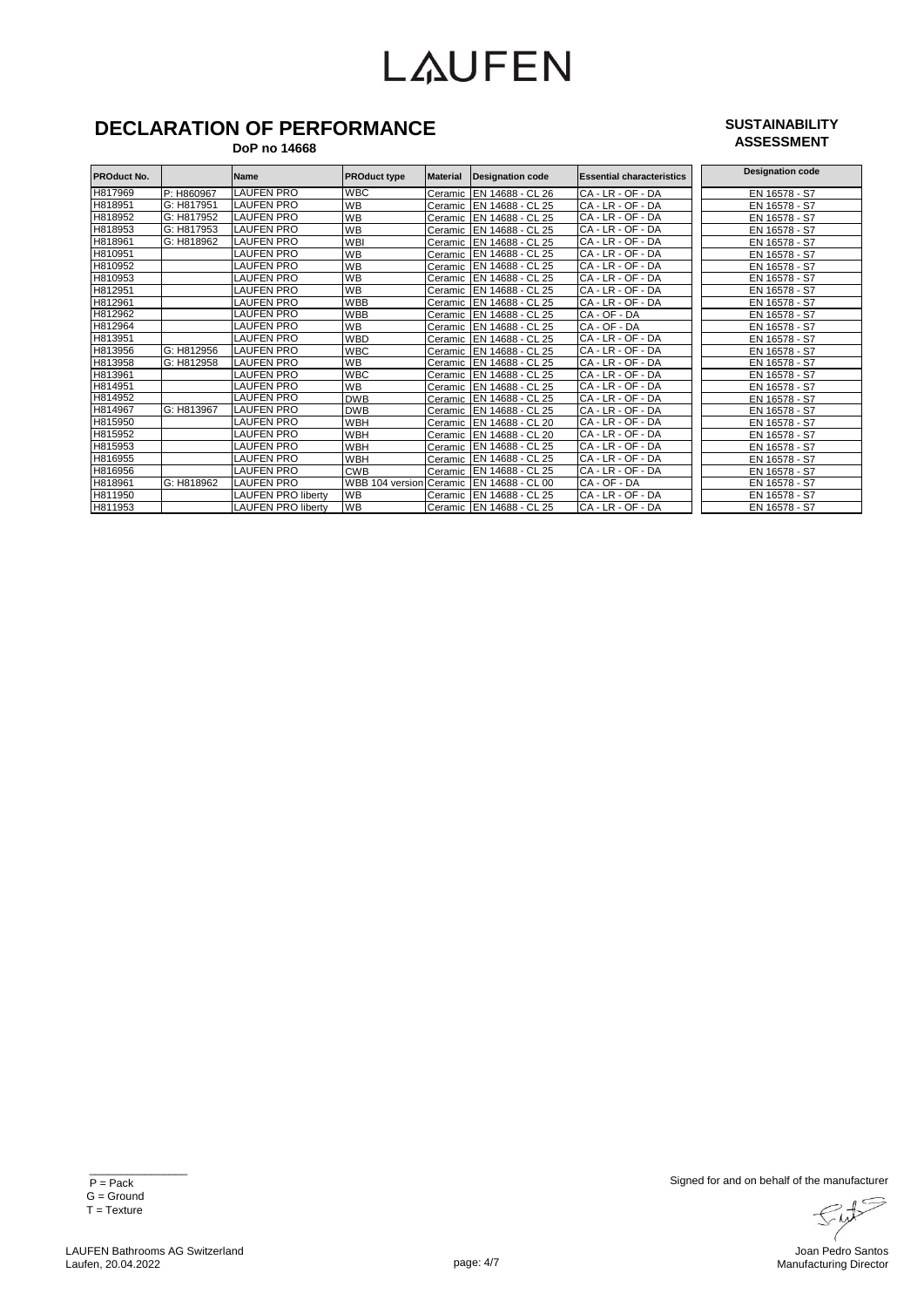### **DECLARATION OF PERFORMANCE**

#### **DoP no 14668**

#### **SUSTAINABILITY ASSESSMENT**

| <b>PROduct No.</b> |            | Name                                | <b>PROduct type</b> | <b>Material</b>    | <b>Designation code</b>              | <b>Essential characteristics</b>       | <b>Designation code</b>        |
|--------------------|------------|-------------------------------------|---------------------|--------------------|--------------------------------------|----------------------------------------|--------------------------------|
| H810962            | G: H816962 | LAUFEN PRO S                        | <b>WB</b>           | Ceramic            | EN 14688 - CL 25                     | CA - LR - OF - DA                      | EN 16578 - S7                  |
| H810963            | G: H816963 | LAUFEN PRO S                        | <b>WB</b>           | Ceramic            | EN 14688 - CL 25                     | CA - LR - OF - DA                      | EN 16578 - S7                  |
| H810964            | G: H816964 | LAUFEN PRO S                        | WB                  | Ceramic            | EN 14688 - CL 25                     | CA - LR - OF - DA                      | EN 16578 - S7                  |
| H810965            |            | LAUFEN PRO S                        | <b>WB</b>           | Ceramic            | EN 14688 - CL 25                     | CA - LR - OF - DA                      | EN 16578 - S7                  |
| H810967            | G: H816967 | LAUFEN PRO S                        | WB                  | Ceramic            | EN 14688 - CL 25                     | CA - LR - OF - DA                      | EN 16578 - S7                  |
| H811960            | G: H811961 | LAUFEN PRO S                        | WBI                 | Ceramic            | EN 14688 - CL 25                     | CA - LR - OF - DA                      | EN 16578 - S7                  |
| H811963            | G: H811968 | <b>LAUFEN PROS</b>                  | <b>WBI</b>          | Ceramic            | EN 14688 - CL 25                     | CA - LR - OF - DA                      | EN 16578 - S7                  |
| H811965            | G: H811969 | LAUFEN PRO S                        | WВ                  | Ceramic            | EN 14688 - CL 25                     | CA - LR - OF - DA                      | EN 16578 - S7                  |
| H812952            |            | LAUFEN PRO S                        | WB                  | Ceramic            | EN 14688 - CL 25                     | CA - LR - OF - DA                      | EN 16578 - S7                  |
| H812953            |            | LAUFEN PRO S                        | <b>WBC</b>          | Ceramic            | EN 14688 - CL 25                     | CA - LR - OF - DA                      | EN 16578 - S7                  |
| H812965            |            | LAUFEN PROS                         | WBB                 | Ceramic            | EN 14688 - CL 00                     | CA - DA                                | EN 16578 - S7                  |
| H813965            | G: H816965 | LAUFEN PRO S                        | WBC                 | Ceramic            | EN 14688 - CL 25                     | CA - LR - OF - DA                      | EN 16578 - S7                  |
| H813966            | G: H816966 | LAUFEN PRO S                        | WBD                 | Ceramic            | EN 14688 - CL 25                     | CA-LR-OF-DA                            | EN 16578 - S7                  |
| H814965            |            | <b>LAUFEN PROS</b>                  | WBC                 | Ceramic            | EN 14688 - CL 25                     | CA - LR - OF - DA                      | EN 16578 - S7                  |
| H814966            |            | LAUFEN PRO S                        | WBC                 | Ceramic            | EN 14688 - CL 25                     | CA - LR - OF - DA                      | EN 16578 - S7                  |
| H814968            |            | LAUFEN PRO S                        | WBC                 | Ceramic            | EN 14688 - CL 25                     | CA - LR - OF - DA                      | EN 16578 - S7                  |
| H814969            |            | LAUFEN PRO S                        | WBC                 | Ceramic            | EN 14688 - CL 25                     | CA - LR - OF - DA                      | EN 16578 - S7                  |
| H815954            |            | LAUFEN PRO S                        | WBH                 | Ceramic            | EN 14688 - CL 25                     | CA - LR - OF - DA                      | EN 16578 - S7                  |
| H815955            |            | LAUFEN PRO S                        | WBH 104 version     | Ceramic            | EN 14688 - CL 25                     | CA - LR - OF - DA                      | EN 16578 - S7                  |
| H815960            |            | LAUFEN PRO S                        | WBH                 | Ceramic            | EN 14688 - CL 25                     | CA - LR - OF - DA                      | EN 16578 - S7                  |
| H815961            | G: H816961 | LAUFEN PRO S                        | WBH                 | Ceramic            | EN 14688 - CL 25                     | CA - LR - OF - DA                      | EN 16578 - S7                  |
| H816952            |            | LAUFEN PRO S                        | WBH                 | Ceramic            | EN 14688 - CL 25                     | CA - LR - OF - DA                      | EN 16578 - S7                  |
| H816957            |            | LAUFEN PRO S                        | <b>CWB</b>          | Ceramic            | EN 14688 - CL 25                     | CA - LR - OF - DA                      | EN 16578 - S7                  |
| H818958            | G: H817958 | LAUFEN PRO S                        | WВ                  | Ceramic            | EN 14688 - CL 25                     | CA - LR - OF - DA                      | EN 16578 - S7                  |
| H818959            | G: H817959 | <b>LAUFEN PROS</b>                  | <b>WBI</b>          | Ceramic            | EN 14688 - CL 25                     | CA - LR - OF - DA                      | EN 16578 - S7                  |
| H818963            |            | LAUFEN PRO S                        | WBI                 | Ceramic            | EN 14688 - CL 25                     | CA - LR - OF - DA                      | EN 16578 - S7                  |
| H818969            | G: H811966 | LAUFEN PRO S                        | <b>WBI</b>          | Ceramic            | EN 14688 - CL 25                     | CA - LR - OF - DA                      | EN 16578 - S7                  |
| H810950            |            | LAUFEN PRO-n                        | WB                  | Ceramic            | EN 14688 - CL 25                     | CA - LR - OF - DA                      | EN 16578 - S7                  |
| H810954            |            | LAUFEN PRO-n                        | WB                  | Ceramic            | EN 14688 - CL 25                     | CA - LR - OF - DA                      | EN 16578 - S7                  |
| H810955            |            | LAUFEN PRO-n                        | WB                  | Ceramic            | EN 14688 - CL 25                     | CA - LR - OF - DA                      | EN 16578 - S7                  |
| H810956            |            | LAUFEN PRO-n                        | WB                  | Ceramic            | EN 14688 - CL 25                     | CA - LR - OF - DA                      | EN 16578 - S7                  |
| H810957            |            | LAUFEN PRO-n                        | WB                  | Ceramic            | EN 14688 - CL 25                     | CA - LR - OF - DA                      | EN 16578 - S7                  |
| H810958            |            | LAUFEN PRO-n<br><b>LAUFEN PRO-n</b> | WB                  | Ceramic            | EN 14688 - CL 25                     | CA - LR - OF - DA                      | EN 16578 - S7                  |
| H810959<br>H811299 | G: H811291 | LIPSY                               | WB<br>WB            | Ceramic            | EN 14688 - CL 25                     | CA - LR - OF - DA<br>CA - LR - OF - DA | EN 16578 - S7                  |
| H813438            | G: H813439 | <b>LIVING BY LAUFEN</b>             | WBI                 | Ceramic            | EN 14688 - CL 25<br>EN 14688 - CL 25 | CA - LR - OF - DA                      | EN 16578 - S7<br>EN 16578 - S7 |
| H818437            | G H818438  | <b>LIVING BY LAUFEN</b>             | WB                  | Ceramic<br>Ceramic | EN 14688 - CL 25                     | CA - LR - OF - DA                      | EN 16578 - S7                  |
| H812430            | G: H812431 | <b>LIVING CITY</b>                  | WBI                 |                    | EN 14688 - CL 25                     | CA - LR - OF - DA                      | EN 16578 - S7                  |
| H815432            | G: H815433 | <b>LIVING CITY</b>                  | WB                  | Ceramic<br>Ceramic | EN 14688 - CL 25                     | CA - LR - OF - DA                      | EN 16578 - S7                  |
| H815434            |            | <b>LIVING CITY</b>                  | WВ                  | Ceramic            | EN 14688 - CL 25                     | CA - LR - OF - DA                      | EN 16578 - S7                  |
| H817431            | G: H817432 | <b>LIVING CITY</b>                  | WBC                 | Ceramic            | EN 14688 - CL 25                     | CA - LR - OF - DA                      | EN 16578 - S7                  |
| H817433            | G: H817434 | <b>LIVING CITY</b>                  | WBC                 | Ceramic            | EN 14688 - CL 25                     | CA - LR - OF - DA                      | EN 16578 - S7                  |
| H817436            | G: H817437 | <b>LIVING CITY</b>                  | <b>WBC</b>          | Ceramic            | EN 14688 - CL 25                     | CA - LR - OF - DA                      | EN 16578 - S7                  |
| H817437            |            | <b>LIVING CITY</b>                  | WBC                 | Ceramic            | EN 14688 - CL 25                     | CA - LR - OF - DA                      | EN 16578 - S7                  |
| H818431            | G: H818433 | <b>LIVING CITY</b>                  | WBC                 | Ceramic            | EN 14688 - CL 25                     | CA - LR - OF - DA                      | EN 16578 - S7                  |
| H818432            | G: H818434 | <b>LIVING CITY</b>                  | WBC                 | Ceramic            | EN 14688 - CL 25                     | CA - LR - OF - DA                      | EN 16578 - S7                  |
| H818435            |            | <b>LIVING CITY</b>                  | WВ                  | Ceramic            | EN 14688 - CL 25                     | CA - LR - OF - DA                      | EN 16578 - S7                  |
| H818436            |            | <b>LIVING CITY</b>                  | WB                  | Ceramic            | EN 14688 - CL 25                     | CA - LR - OF - DA                      | EN 16578 - S7                  |
| H818437            | G: H818438 | <b>LIVING CITY</b>                  | WBC                 | Ceramic            | EN 14688 - CL 25                     | CA-LR-OF-DA                            | EN 16578 - S7                  |
| H811433            |            | <b>LIVING SQUARE</b>                | <b>WBB</b>          | Ceramic            | EN 14688 - CL 00                     | CA - LR - OF - DA                      | EN 16578 - S7                  |
| H811434            |            | <b>LIVING SQUARE</b>                | WBB                 | Ceramic            | EN 14688 - CL 00                     | CA - LR - OF - DA                      | EN 16578 - S7                  |
| H811435            |            | <b>LIVING SQUARE</b>                | WBB                 | Ceramic            | EN 14688 - CL 00                     | CA - LR - OF - DA                      | EN 16578 - S7                  |
| H815435            |            | LIVING SQUARE                       | WBH                 | Ceramic            | EN 14688 - CL 25                     | CA-LR-OF-DA                            | EN 16578 - S7                  |
| H816431            |            | LIVING SQUARE                       | WBC                 | Ceramic            | EN 14688 - CL 25                     | CA - LR - OF - DA                      | EN 16578 - S7                  |
| H816432            |            | LIVING SQUARE                       | WBC                 | Ceramic            | EN 14688 - CL 25                     | CA - LR - OF - DA                      | EN 16578 - S7                  |
| H816433            |            | LIVING SQUARE                       | WBC                 | Ceramic            | EN 14688 - CL 25                     | CA - LR - OF - DA                      | EN 16578 - S7                  |
| H816434            |            | <b>LIVING SQUARE</b>                | WBC                 | Ceramic            | EN 14688 - CL 25                     | CA - LR - OF - DA                      | EN 16578 - S7                  |
| H816435            |            | <b>LIVING SQUARE</b>                | WBC                 | Ceramic            | EN 14688 - CL 25                     | CA - LR - OF - DA                      | EN 16578 - S7                  |
| H816436            |            | <b>LIVING SQUARE</b>                | WBC                 | Ceramic            | EN 14688 - CL 25                     | CA - LR - OF - DA                      | EN 16578 - S7                  |
| H816438            |            | LIVING SQUARE                       | <b>CWB</b>          | Ceramic            | EN 14688 - CL 25                     | CA - LR - OF - DA                      | EN 16578 - S7                  |
| H817438            |            | <b>LIVING SQUARE</b>                | <b>WBC</b>          |                    | Ceramic EN 14688 - CL 25             | CA - LR - OF - DA                      | EN 16578 - S7                  |
| H817439            |            | <b>LIVING SQUARE</b>                | <b>WBC</b>          |                    | Ceramic EN 14688 - CL 25             | CA - LR - OF - DA                      | EN 16578 - S7                  |

 $\frac{1}{\sqrt{2}}$  ,  $\frac{1}{\sqrt{2}}$  ,  $\frac{1}{\sqrt{2}}$  ,  $\frac{1}{\sqrt{2}}$  ,  $\frac{1}{\sqrt{2}}$  ,  $\frac{1}{\sqrt{2}}$  ,  $\frac{1}{\sqrt{2}}$  ,  $\frac{1}{\sqrt{2}}$  ,  $\frac{1}{\sqrt{2}}$  ,  $\frac{1}{\sqrt{2}}$  ,  $\frac{1}{\sqrt{2}}$  ,  $\frac{1}{\sqrt{2}}$  ,  $\frac{1}{\sqrt{2}}$  ,  $\frac{1}{\sqrt{2}}$  ,  $\frac{1}{\sqrt{2}}$  P = Pack  $G =$  Ground T = Texture

Sut  $\overline{\prime}$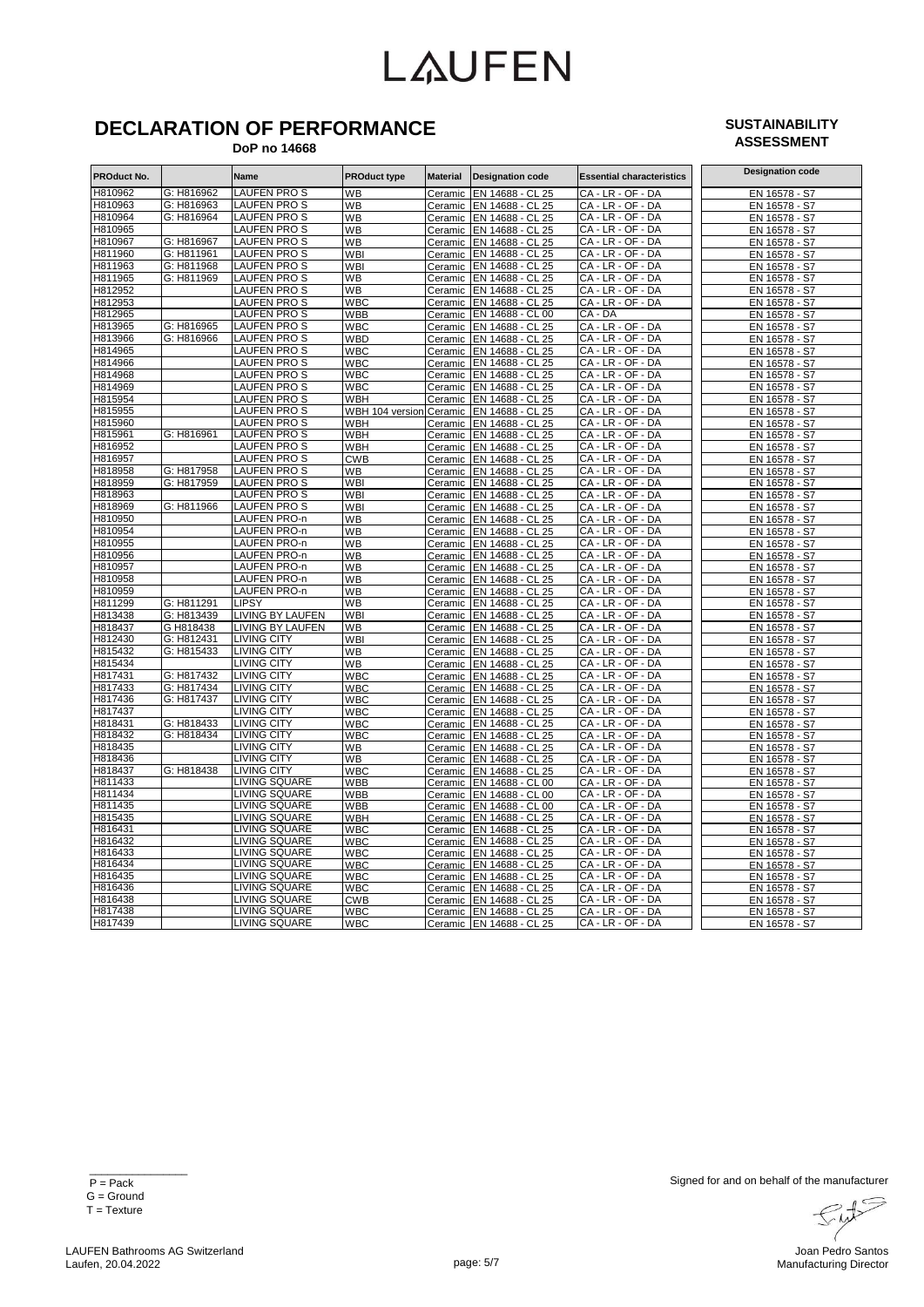## **DECLARATION OF PERFORMANCE**

#### **SUSTAINABILITY ASSESSMENT**

 **DoP no 14668**

| H810081<br>LUA<br>WB<br>EN 14688 - CL 25<br>CA - LR - OF - DA<br>EN 16578 - S7<br>Ceramic<br>H810082<br>G: H816082<br>LUA<br>EN 14688 - CL 25<br>CA - LR - OF - DA<br>WB<br>Ceramic<br>EN 16578 - S7<br>H810083<br><b>LUA</b><br>EN 14688 - CL 25<br>CA - LR - OF - DA<br>G: H816083<br><b>WB</b><br>EN 16578 - S7<br>Ceramic<br>H810084<br>G: H816084<br>LUA<br>EN 14688 - CL 25<br>CA - LR - OF - DA<br>WB<br>Ceramic<br>EN 16578 - S7<br>LUA<br>CA - LR - OF - DA<br>H810087<br>G: H816087<br>EN 14688 - CL 25<br><b>WB</b><br>Ceramic<br>EN 16578 - S7<br>H811081<br>LUA<br>EN 14688 - CL 25<br>CA-LR-OF-DA<br>WB<br>EN 16578 - S7<br>Ceramic<br>LUA<br>CA - LR - OF - DA<br>H811083<br>EN 14688 - CL 25<br>WB<br>EN 16578 - S7<br>Ceramic<br>CA-LR-OF-DA<br>H811086<br>LUA<br>EN 14688 - CL 25<br>WB<br>Ceramic<br>EN 16578 - S7<br>LUA<br>CA - OF - DA<br>H812083<br>EN 14688 - CL 25<br><b>WBB</b><br>Ceramic<br>EN 16578 - S7<br>LUA<br>CA - LR - OF - DA<br>H814081<br><b>DWB</b><br>EN 14688 - CL 25<br>EN 16578 - S7<br>Ceramic<br>H814083<br>P: H860083<br>LUA<br>CA-LR-OF-DA<br>WB<br>EN 14688 - CL 25<br>EN 16578 - S7<br>Ceramic<br>P: H860087<br>LUA<br>CA - LR - OF - DA<br>H814087<br>EN 14688 - CL 25<br>WB<br>EN 16578 - S7<br>Ceramic<br>CA - LR - OF - DA<br>H814088<br>P: H860088<br>LUA<br>WB<br>EN 14688 - CL 25<br>EN 16578 - S7<br>Ceramic<br>H815081<br>LUA<br>EN 14688 - CL 25<br>CA - LR - OF - DA<br><b>WBH</b><br>EN 16578 - S7<br>Ceramic<br>H817085<br>LUA<br>EN 14688 - CL 25<br>CA - LR - OF - DA<br>WB<br>EN 16578 - S7<br>Ceramic<br>LUA<br>CA - LR - OF - DA<br>H817086<br>EN 14688 - CL 25<br><b>WB</b><br>Ceramic<br>EN 16578 - S7<br>MOBELLO-CAPELLA<br>H813031<br>CA - LR - OF - DA<br>WB<br>EN 14688 - CL 25<br>EN 16578 - S7<br>Ceramic<br>CA - LR - OF - DA<br>H813032<br>MOBELLO-CAPELLA<br><b>WB</b><br>EN 14688 - CL 25<br>EN 16578 - S7<br>Ceramic<br>H815730<br>MOBELLO-CAPELLA<br><b>WBB</b><br>EN 14688 - CL 25<br>CA - LR - OF - DA<br>EN 16578 - S7<br>Ceramic<br>H814468<br><b>MODERNA</b><br>CA-LR-OF-DA<br><b>DWB</b><br>EN 14688 - CL 25<br>EN 16578 - S7<br>Ceramic<br><b>MODERNA R</b><br>H811543<br>G: H816543<br>CA - LR - OF - DA<br><b>WB</b><br>EN 14688 - CL 25<br>Ceramic<br>EN 16578 - S7<br>H811545<br>G: H816545<br><b>MODERNA R</b><br>CA - LR - OF - DA<br>WB<br>Ceramic EN 14688 - CL 25<br>EN 16578 - S7<br>H813545<br><b>MODERNAR</b><br>CA - LR - OF - DA<br><b>WB</b><br>Ceramic EN 14688 - CL 25<br>EN 16578 - S7<br>H813546<br><b>MODERNA R</b><br>CA-LR-OF-DA<br>WB<br>EN 14688 - CL 25<br>EN 16578 - S7<br>Ceramic<br>H814542<br><b>MODERNA R</b><br>CA - LR - OF - DA<br><b>DWB</b><br>EN 14688 - CL 25<br>EN 16578 - S7<br>Ceramic<br>G: H816542<br>H815543<br><b>MODERNA R</b><br>CA - LR - OF - DA<br>WBH<br>EN 14688 - CL 25<br>Ceramic<br>EN 16578 - S7<br>H817541<br><b>MODERNA R</b><br>CA - LR - OF - DA<br><b>WB</b><br>EN 14688 - CL 25<br>Ceramic<br>EN 16578 - S7<br>H817542<br><b>MODERNA R</b><br>WB<br>EN 14688 - CL 25<br>CA - LR - OF - DA<br>EN 16578 - S7<br>Ceramic<br>H811061<br><b>OBJECT</b><br>WB<br>CA-LR-OF-DA<br>EN 14688 - CL 25<br>EN 16578 - S7<br>Ceramic<br>OBJECT<br>CA - LR - OF - DA<br>H811062<br><b>WB</b><br>EN 14688 - CL 25<br>EN 16578 - S7<br>Ceramic<br>H811064<br><b>OBJECT</b><br>CA - LR - OF - DA<br><b>WB</b><br>EN 14688 - CL 25<br>Ceramic<br>EN 16578 - S7<br>H811065<br><b>OBJECT</b><br>CA - LR - OF - DA<br><b>WB</b><br>EN 14688 - CL 25<br>EN 16578 - S7<br>Ceramic<br>H815060<br>OBJECT<br>CA - LR - OF - DA<br>WBH<br>EN 14688 - CL 20<br>EN 16578 - S7<br>Ceramic<br>H815063<br><b>OBJECT</b><br>CA - LR - OF - DA<br>EN 14688 - CL 20<br><b>WBH</b><br>EN 16578 - S7<br>Ceramic<br>H815064<br><b>OBJECT</b><br>CA - LR - OF - DA<br>WBH<br>EN 14688 - CL 25<br>EN 16578 - S7<br>Ceramic<br>CA - LR - OF - DA<br>H815065<br>OBJECT<br>WBH<br>EN 14688 - CL 25<br>Ceramic<br>EN 16578 - S7<br>H811702<br><b>PALACE</b><br>WBC<br>EN 14688 - CL 25<br>CA - LR - OF - DA<br>EN 16578 - S7<br>Ceramic<br>H811704<br><b>PALACE</b><br>$-LR - OF - DA$<br>WBC<br>EN 14688 - CL 25<br>СA<br>EN 16578 - S7<br>Ceramic<br>H811706<br><b>PALACE</b><br>CA - LR - OF - DA<br><b>WBC</b><br>EN 14688 - CL 25<br>EN 16578 - S7<br>Ceramic<br>H811708<br><b>PALACE</b><br>CA - LR - OF - DA<br>WBC<br>EN 14688 - CL 25<br>Ceramic<br>EN 16578 - S7<br>H812500<br><b>PALACE</b><br>CA - LR - OF - DA<br><b>WBC</b><br>EN 14688 - CL 25<br>EN 16578 - S7<br>Ceramic<br>H812702<br><b>PALACE</b><br>CA-LR-OF-DA<br>WBC<br>EN 14688 - CL 25<br>EN 16578 - S7<br>Ceramic<br>H812704<br>CA - LR - OF - DA<br><b>PALACE</b><br>EN 14688 - CL 25<br>WBC<br>Ceramic<br>EN 16578 - S7<br>H812706<br><b>PALACE</b><br>CA - LR - OF - DA<br><b>WBC</b><br>EN 14688 - CL 25<br>Ceramic<br>EN 16578 - S7<br>H812708<br><b>PALACE</b><br>CA - LR - OF - DA<br>WBB<br>Ceramic<br>EN 14688 - CL 00<br>EN 16578 - S7<br>H813706<br><b>PALACE</b><br>CA - LR - OF - DA<br>WBC<br>Ceramic<br>EN 14688 - CL 25<br>EN 16578 - S7<br>H813708<br><b>PALACE</b><br>CA - LR - OF - DA<br>WBB<br>EN 16578 - S7<br>EN 14688 - CL 00<br>Ceramic<br>P: H860702<br>EN 16578 - S7<br>Ceramic<br><b>CWB</b><br>H814702<br>EN 14688 - CL 25<br>CA - LR - OF - DA<br><b>PALACE</b><br>P: H861702<br>P: H860702<br>EN 16578 - S7<br>Ceramic<br>H814705<br><b>CWB</b><br>EN 14688 - CL 25<br>CA - LR - OF - DA<br>P: H861702<br><b>PALACE</b><br>P: H860707<br>EN 16578 - S7<br>Ceramic<br>H814707<br><b>CWB</b><br>EN 14688 - CL 25<br>CA - LR - OF - DA<br><b>PALACE</b><br>P: H861707<br>WBC<br>CA - LR - OF - DA<br>H814709<br>P H860709/H8 PALACE<br>EN 14688 - CL 25<br>Ceramic<br>EN 16578 - S7<br>H816701<br><b>PALACE</b><br>WB<br>EN 14688 - CL 25<br>CA - LR - OF - DA<br>EN 16578 - S7<br>Ceramic<br>H816702<br><b>PALACE</b><br>EN 14688 - CL 25<br>CA - LR - OF - DA<br><b>WB</b><br>EN 16578 - S7<br>Ceramic<br>H811803<br><b>PALOMBA</b><br>CA - LR - OF - DA<br><b>PWB</b><br>EN 14688 - CL 25<br>EN 16578 - S7<br>Ceramic<br>H811804<br><b>PALOMBA</b><br>CA - LR - OF - DA<br><b>PWB</b><br>Ceramic<br>EN 14688 - CL 25<br>EN 16578 - S7<br>H814804<br><b>PALOMBA</b><br>WBC<br>CA - LR - OF - DA<br>EN 14688 - CL 25<br>EN 16578 - S7<br>Ceramic<br>H814806<br><b>PALOMBA</b><br>CA - LR - OF - DA<br>WBC<br>EN 14688 - CL 25<br>EN 16578 - S7<br>Ceramic<br>H814808<br><b>PALOMBA</b><br>CA - LR - OF - DA<br><b>WBC</b><br>EN 14688 - CL 25<br>Ceramic<br>EN 16578 - S7<br>H814809<br><b>PALOMBA</b><br>CA - LR - OF - DA<br><b>DWB</b><br>EN 14688 - CL 25<br>Ceramic<br>EN 16578 - S7<br>H816801<br><b>PALOMBA</b><br>WBB<br>EN 14688 - CL 00<br>CA - LR - OF - DA<br>EN 16578 - S7<br>Ceramic<br><b>PALOMBA</b><br>H816802<br><u>WBB</u><br>EN 14688 - CL 25<br>CA - LR - OF - DA<br>EN 16578 - S7<br>Ceramic<br>CA - LR - OF - DA<br>H816803<br><b>PALOMBA</b><br>Ceramic EN 14688 - CL 00<br>WBB<br>EN 16578 - S7 | <b>PROduct No.</b> | Name | <b>PROduct type</b> | <b>Material</b> | <b>Designation code</b> | <b>Essential characteristics</b> | <b>Designation code</b> |
|-----------------------------------------------------------------------------------------------------------------------------------------------------------------------------------------------------------------------------------------------------------------------------------------------------------------------------------------------------------------------------------------------------------------------------------------------------------------------------------------------------------------------------------------------------------------------------------------------------------------------------------------------------------------------------------------------------------------------------------------------------------------------------------------------------------------------------------------------------------------------------------------------------------------------------------------------------------------------------------------------------------------------------------------------------------------------------------------------------------------------------------------------------------------------------------------------------------------------------------------------------------------------------------------------------------------------------------------------------------------------------------------------------------------------------------------------------------------------------------------------------------------------------------------------------------------------------------------------------------------------------------------------------------------------------------------------------------------------------------------------------------------------------------------------------------------------------------------------------------------------------------------------------------------------------------------------------------------------------------------------------------------------------------------------------------------------------------------------------------------------------------------------------------------------------------------------------------------------------------------------------------------------------------------------------------------------------------------------------------------------------------------------------------------------------------------------------------------------------------------------------------------------------------------------------------------------------------------------------------------------------------------------------------------------------------------------------------------------------------------------------------------------------------------------------------------------------------------------------------------------------------------------------------------------------------------------------------------------------------------------------------------------------------------------------------------------------------------------------------------------------------------------------------------------------------------------------------------------------------------------------------------------------------------------------------------------------------------------------------------------------------------------------------------------------------------------------------------------------------------------------------------------------------------------------------------------------------------------------------------------------------------------------------------------------------------------------------------------------------------------------------------------------------------------------------------------------------------------------------------------------------------------------------------------------------------------------------------------------------------------------------------------------------------------------------------------------------------------------------------------------------------------------------------------------------------------------------------------------------------------------------------------------------------------------------------------------------------------------------------------------------------------------------------------------------------------------------------------------------------------------------------------------------------------------------------------------------------------------------------------------------------------------------------------------------------------------------------------------------------------------------------------------------------------------------------------------------------------------------------------------------------------------------------------------------------------------------------------------------------------------------------------------------------------------------------------------------------------------------------------------------------------------------------------------------------------------------------------------------------------------------------------------------------------------------------------------------------------------------------------------------------------------------------------------------------------------------------------------------------------------------------------------------------------------------------------------------------------------------------------------------------------------------------------------------------------------------------------------------------------------------------------------------------------------------------------------------------------------------------------------------------------------------------------------------------------------------------------------------------------------------------------------------------------------------------------------------------------------------------------------------------------------------------------------------------------------------------------------------------------------------------------------------------------------------------------------------------------------------------------------------------------------------------------------------------------------------------------------------------------------------------------------------------------------------------------------------------------------------------------------------------------------------------------------------------------------------------------------------------------------------------------------------------------------------------------------------------------------------------------------------------------------------------------------------------|--------------------|------|---------------------|-----------------|-------------------------|----------------------------------|-------------------------|
|                                                                                                                                                                                                                                                                                                                                                                                                                                                                                                                                                                                                                                                                                                                                                                                                                                                                                                                                                                                                                                                                                                                                                                                                                                                                                                                                                                                                                                                                                                                                                                                                                                                                                                                                                                                                                                                                                                                                                                                                                                                                                                                                                                                                                                                                                                                                                                                                                                                                                                                                                                                                                                                                                                                                                                                                                                                                                                                                                                                                                                                                                                                                                                                                                                                                                                                                                                                                                                                                                                                                                                                                                                                                                                                                                                                                                                                                                                                                                                                                                                                                                                                                                                                                                                                                                                                                                                                                                                                                                                                                                                                                                                                                                                                                                                                                                                                                                                                                                                                                                                                                                                                                                                                                                                                                                                                                                                                                                                                                                                                                                                                                                                                                                                                                                                                                                                                                                                                                                                                                                                                                                                                                                                                                                                                                                                                                                                                                                                                                                                                                                                                                                                                                                                                                                                                                                                                                                                                                         |                    |      |                     |                 |                         |                                  |                         |
|                                                                                                                                                                                                                                                                                                                                                                                                                                                                                                                                                                                                                                                                                                                                                                                                                                                                                                                                                                                                                                                                                                                                                                                                                                                                                                                                                                                                                                                                                                                                                                                                                                                                                                                                                                                                                                                                                                                                                                                                                                                                                                                                                                                                                                                                                                                                                                                                                                                                                                                                                                                                                                                                                                                                                                                                                                                                                                                                                                                                                                                                                                                                                                                                                                                                                                                                                                                                                                                                                                                                                                                                                                                                                                                                                                                                                                                                                                                                                                                                                                                                                                                                                                                                                                                                                                                                                                                                                                                                                                                                                                                                                                                                                                                                                                                                                                                                                                                                                                                                                                                                                                                                                                                                                                                                                                                                                                                                                                                                                                                                                                                                                                                                                                                                                                                                                                                                                                                                                                                                                                                                                                                                                                                                                                                                                                                                                                                                                                                                                                                                                                                                                                                                                                                                                                                                                                                                                                                                         |                    |      |                     |                 |                         |                                  |                         |
|                                                                                                                                                                                                                                                                                                                                                                                                                                                                                                                                                                                                                                                                                                                                                                                                                                                                                                                                                                                                                                                                                                                                                                                                                                                                                                                                                                                                                                                                                                                                                                                                                                                                                                                                                                                                                                                                                                                                                                                                                                                                                                                                                                                                                                                                                                                                                                                                                                                                                                                                                                                                                                                                                                                                                                                                                                                                                                                                                                                                                                                                                                                                                                                                                                                                                                                                                                                                                                                                                                                                                                                                                                                                                                                                                                                                                                                                                                                                                                                                                                                                                                                                                                                                                                                                                                                                                                                                                                                                                                                                                                                                                                                                                                                                                                                                                                                                                                                                                                                                                                                                                                                                                                                                                                                                                                                                                                                                                                                                                                                                                                                                                                                                                                                                                                                                                                                                                                                                                                                                                                                                                                                                                                                                                                                                                                                                                                                                                                                                                                                                                                                                                                                                                                                                                                                                                                                                                                                                         |                    |      |                     |                 |                         |                                  |                         |
|                                                                                                                                                                                                                                                                                                                                                                                                                                                                                                                                                                                                                                                                                                                                                                                                                                                                                                                                                                                                                                                                                                                                                                                                                                                                                                                                                                                                                                                                                                                                                                                                                                                                                                                                                                                                                                                                                                                                                                                                                                                                                                                                                                                                                                                                                                                                                                                                                                                                                                                                                                                                                                                                                                                                                                                                                                                                                                                                                                                                                                                                                                                                                                                                                                                                                                                                                                                                                                                                                                                                                                                                                                                                                                                                                                                                                                                                                                                                                                                                                                                                                                                                                                                                                                                                                                                                                                                                                                                                                                                                                                                                                                                                                                                                                                                                                                                                                                                                                                                                                                                                                                                                                                                                                                                                                                                                                                                                                                                                                                                                                                                                                                                                                                                                                                                                                                                                                                                                                                                                                                                                                                                                                                                                                                                                                                                                                                                                                                                                                                                                                                                                                                                                                                                                                                                                                                                                                                                                         |                    |      |                     |                 |                         |                                  |                         |
|                                                                                                                                                                                                                                                                                                                                                                                                                                                                                                                                                                                                                                                                                                                                                                                                                                                                                                                                                                                                                                                                                                                                                                                                                                                                                                                                                                                                                                                                                                                                                                                                                                                                                                                                                                                                                                                                                                                                                                                                                                                                                                                                                                                                                                                                                                                                                                                                                                                                                                                                                                                                                                                                                                                                                                                                                                                                                                                                                                                                                                                                                                                                                                                                                                                                                                                                                                                                                                                                                                                                                                                                                                                                                                                                                                                                                                                                                                                                                                                                                                                                                                                                                                                                                                                                                                                                                                                                                                                                                                                                                                                                                                                                                                                                                                                                                                                                                                                                                                                                                                                                                                                                                                                                                                                                                                                                                                                                                                                                                                                                                                                                                                                                                                                                                                                                                                                                                                                                                                                                                                                                                                                                                                                                                                                                                                                                                                                                                                                                                                                                                                                                                                                                                                                                                                                                                                                                                                                                         |                    |      |                     |                 |                         |                                  |                         |
|                                                                                                                                                                                                                                                                                                                                                                                                                                                                                                                                                                                                                                                                                                                                                                                                                                                                                                                                                                                                                                                                                                                                                                                                                                                                                                                                                                                                                                                                                                                                                                                                                                                                                                                                                                                                                                                                                                                                                                                                                                                                                                                                                                                                                                                                                                                                                                                                                                                                                                                                                                                                                                                                                                                                                                                                                                                                                                                                                                                                                                                                                                                                                                                                                                                                                                                                                                                                                                                                                                                                                                                                                                                                                                                                                                                                                                                                                                                                                                                                                                                                                                                                                                                                                                                                                                                                                                                                                                                                                                                                                                                                                                                                                                                                                                                                                                                                                                                                                                                                                                                                                                                                                                                                                                                                                                                                                                                                                                                                                                                                                                                                                                                                                                                                                                                                                                                                                                                                                                                                                                                                                                                                                                                                                                                                                                                                                                                                                                                                                                                                                                                                                                                                                                                                                                                                                                                                                                                                         |                    |      |                     |                 |                         |                                  |                         |
|                                                                                                                                                                                                                                                                                                                                                                                                                                                                                                                                                                                                                                                                                                                                                                                                                                                                                                                                                                                                                                                                                                                                                                                                                                                                                                                                                                                                                                                                                                                                                                                                                                                                                                                                                                                                                                                                                                                                                                                                                                                                                                                                                                                                                                                                                                                                                                                                                                                                                                                                                                                                                                                                                                                                                                                                                                                                                                                                                                                                                                                                                                                                                                                                                                                                                                                                                                                                                                                                                                                                                                                                                                                                                                                                                                                                                                                                                                                                                                                                                                                                                                                                                                                                                                                                                                                                                                                                                                                                                                                                                                                                                                                                                                                                                                                                                                                                                                                                                                                                                                                                                                                                                                                                                                                                                                                                                                                                                                                                                                                                                                                                                                                                                                                                                                                                                                                                                                                                                                                                                                                                                                                                                                                                                                                                                                                                                                                                                                                                                                                                                                                                                                                                                                                                                                                                                                                                                                                                         |                    |      |                     |                 |                         |                                  |                         |
|                                                                                                                                                                                                                                                                                                                                                                                                                                                                                                                                                                                                                                                                                                                                                                                                                                                                                                                                                                                                                                                                                                                                                                                                                                                                                                                                                                                                                                                                                                                                                                                                                                                                                                                                                                                                                                                                                                                                                                                                                                                                                                                                                                                                                                                                                                                                                                                                                                                                                                                                                                                                                                                                                                                                                                                                                                                                                                                                                                                                                                                                                                                                                                                                                                                                                                                                                                                                                                                                                                                                                                                                                                                                                                                                                                                                                                                                                                                                                                                                                                                                                                                                                                                                                                                                                                                                                                                                                                                                                                                                                                                                                                                                                                                                                                                                                                                                                                                                                                                                                                                                                                                                                                                                                                                                                                                                                                                                                                                                                                                                                                                                                                                                                                                                                                                                                                                                                                                                                                                                                                                                                                                                                                                                                                                                                                                                                                                                                                                                                                                                                                                                                                                                                                                                                                                                                                                                                                                                         |                    |      |                     |                 |                         |                                  |                         |
|                                                                                                                                                                                                                                                                                                                                                                                                                                                                                                                                                                                                                                                                                                                                                                                                                                                                                                                                                                                                                                                                                                                                                                                                                                                                                                                                                                                                                                                                                                                                                                                                                                                                                                                                                                                                                                                                                                                                                                                                                                                                                                                                                                                                                                                                                                                                                                                                                                                                                                                                                                                                                                                                                                                                                                                                                                                                                                                                                                                                                                                                                                                                                                                                                                                                                                                                                                                                                                                                                                                                                                                                                                                                                                                                                                                                                                                                                                                                                                                                                                                                                                                                                                                                                                                                                                                                                                                                                                                                                                                                                                                                                                                                                                                                                                                                                                                                                                                                                                                                                                                                                                                                                                                                                                                                                                                                                                                                                                                                                                                                                                                                                                                                                                                                                                                                                                                                                                                                                                                                                                                                                                                                                                                                                                                                                                                                                                                                                                                                                                                                                                                                                                                                                                                                                                                                                                                                                                                                         |                    |      |                     |                 |                         |                                  |                         |
|                                                                                                                                                                                                                                                                                                                                                                                                                                                                                                                                                                                                                                                                                                                                                                                                                                                                                                                                                                                                                                                                                                                                                                                                                                                                                                                                                                                                                                                                                                                                                                                                                                                                                                                                                                                                                                                                                                                                                                                                                                                                                                                                                                                                                                                                                                                                                                                                                                                                                                                                                                                                                                                                                                                                                                                                                                                                                                                                                                                                                                                                                                                                                                                                                                                                                                                                                                                                                                                                                                                                                                                                                                                                                                                                                                                                                                                                                                                                                                                                                                                                                                                                                                                                                                                                                                                                                                                                                                                                                                                                                                                                                                                                                                                                                                                                                                                                                                                                                                                                                                                                                                                                                                                                                                                                                                                                                                                                                                                                                                                                                                                                                                                                                                                                                                                                                                                                                                                                                                                                                                                                                                                                                                                                                                                                                                                                                                                                                                                                                                                                                                                                                                                                                                                                                                                                                                                                                                                                         |                    |      |                     |                 |                         |                                  |                         |
|                                                                                                                                                                                                                                                                                                                                                                                                                                                                                                                                                                                                                                                                                                                                                                                                                                                                                                                                                                                                                                                                                                                                                                                                                                                                                                                                                                                                                                                                                                                                                                                                                                                                                                                                                                                                                                                                                                                                                                                                                                                                                                                                                                                                                                                                                                                                                                                                                                                                                                                                                                                                                                                                                                                                                                                                                                                                                                                                                                                                                                                                                                                                                                                                                                                                                                                                                                                                                                                                                                                                                                                                                                                                                                                                                                                                                                                                                                                                                                                                                                                                                                                                                                                                                                                                                                                                                                                                                                                                                                                                                                                                                                                                                                                                                                                                                                                                                                                                                                                                                                                                                                                                                                                                                                                                                                                                                                                                                                                                                                                                                                                                                                                                                                                                                                                                                                                                                                                                                                                                                                                                                                                                                                                                                                                                                                                                                                                                                                                                                                                                                                                                                                                                                                                                                                                                                                                                                                                                         |                    |      |                     |                 |                         |                                  |                         |
|                                                                                                                                                                                                                                                                                                                                                                                                                                                                                                                                                                                                                                                                                                                                                                                                                                                                                                                                                                                                                                                                                                                                                                                                                                                                                                                                                                                                                                                                                                                                                                                                                                                                                                                                                                                                                                                                                                                                                                                                                                                                                                                                                                                                                                                                                                                                                                                                                                                                                                                                                                                                                                                                                                                                                                                                                                                                                                                                                                                                                                                                                                                                                                                                                                                                                                                                                                                                                                                                                                                                                                                                                                                                                                                                                                                                                                                                                                                                                                                                                                                                                                                                                                                                                                                                                                                                                                                                                                                                                                                                                                                                                                                                                                                                                                                                                                                                                                                                                                                                                                                                                                                                                                                                                                                                                                                                                                                                                                                                                                                                                                                                                                                                                                                                                                                                                                                                                                                                                                                                                                                                                                                                                                                                                                                                                                                                                                                                                                                                                                                                                                                                                                                                                                                                                                                                                                                                                                                                         |                    |      |                     |                 |                         |                                  |                         |
|                                                                                                                                                                                                                                                                                                                                                                                                                                                                                                                                                                                                                                                                                                                                                                                                                                                                                                                                                                                                                                                                                                                                                                                                                                                                                                                                                                                                                                                                                                                                                                                                                                                                                                                                                                                                                                                                                                                                                                                                                                                                                                                                                                                                                                                                                                                                                                                                                                                                                                                                                                                                                                                                                                                                                                                                                                                                                                                                                                                                                                                                                                                                                                                                                                                                                                                                                                                                                                                                                                                                                                                                                                                                                                                                                                                                                                                                                                                                                                                                                                                                                                                                                                                                                                                                                                                                                                                                                                                                                                                                                                                                                                                                                                                                                                                                                                                                                                                                                                                                                                                                                                                                                                                                                                                                                                                                                                                                                                                                                                                                                                                                                                                                                                                                                                                                                                                                                                                                                                                                                                                                                                                                                                                                                                                                                                                                                                                                                                                                                                                                                                                                                                                                                                                                                                                                                                                                                                                                         |                    |      |                     |                 |                         |                                  |                         |
|                                                                                                                                                                                                                                                                                                                                                                                                                                                                                                                                                                                                                                                                                                                                                                                                                                                                                                                                                                                                                                                                                                                                                                                                                                                                                                                                                                                                                                                                                                                                                                                                                                                                                                                                                                                                                                                                                                                                                                                                                                                                                                                                                                                                                                                                                                                                                                                                                                                                                                                                                                                                                                                                                                                                                                                                                                                                                                                                                                                                                                                                                                                                                                                                                                                                                                                                                                                                                                                                                                                                                                                                                                                                                                                                                                                                                                                                                                                                                                                                                                                                                                                                                                                                                                                                                                                                                                                                                                                                                                                                                                                                                                                                                                                                                                                                                                                                                                                                                                                                                                                                                                                                                                                                                                                                                                                                                                                                                                                                                                                                                                                                                                                                                                                                                                                                                                                                                                                                                                                                                                                                                                                                                                                                                                                                                                                                                                                                                                                                                                                                                                                                                                                                                                                                                                                                                                                                                                                                         |                    |      |                     |                 |                         |                                  |                         |
|                                                                                                                                                                                                                                                                                                                                                                                                                                                                                                                                                                                                                                                                                                                                                                                                                                                                                                                                                                                                                                                                                                                                                                                                                                                                                                                                                                                                                                                                                                                                                                                                                                                                                                                                                                                                                                                                                                                                                                                                                                                                                                                                                                                                                                                                                                                                                                                                                                                                                                                                                                                                                                                                                                                                                                                                                                                                                                                                                                                                                                                                                                                                                                                                                                                                                                                                                                                                                                                                                                                                                                                                                                                                                                                                                                                                                                                                                                                                                                                                                                                                                                                                                                                                                                                                                                                                                                                                                                                                                                                                                                                                                                                                                                                                                                                                                                                                                                                                                                                                                                                                                                                                                                                                                                                                                                                                                                                                                                                                                                                                                                                                                                                                                                                                                                                                                                                                                                                                                                                                                                                                                                                                                                                                                                                                                                                                                                                                                                                                                                                                                                                                                                                                                                                                                                                                                                                                                                                                         |                    |      |                     |                 |                         |                                  |                         |
|                                                                                                                                                                                                                                                                                                                                                                                                                                                                                                                                                                                                                                                                                                                                                                                                                                                                                                                                                                                                                                                                                                                                                                                                                                                                                                                                                                                                                                                                                                                                                                                                                                                                                                                                                                                                                                                                                                                                                                                                                                                                                                                                                                                                                                                                                                                                                                                                                                                                                                                                                                                                                                                                                                                                                                                                                                                                                                                                                                                                                                                                                                                                                                                                                                                                                                                                                                                                                                                                                                                                                                                                                                                                                                                                                                                                                                                                                                                                                                                                                                                                                                                                                                                                                                                                                                                                                                                                                                                                                                                                                                                                                                                                                                                                                                                                                                                                                                                                                                                                                                                                                                                                                                                                                                                                                                                                                                                                                                                                                                                                                                                                                                                                                                                                                                                                                                                                                                                                                                                                                                                                                                                                                                                                                                                                                                                                                                                                                                                                                                                                                                                                                                                                                                                                                                                                                                                                                                                                         |                    |      |                     |                 |                         |                                  |                         |
|                                                                                                                                                                                                                                                                                                                                                                                                                                                                                                                                                                                                                                                                                                                                                                                                                                                                                                                                                                                                                                                                                                                                                                                                                                                                                                                                                                                                                                                                                                                                                                                                                                                                                                                                                                                                                                                                                                                                                                                                                                                                                                                                                                                                                                                                                                                                                                                                                                                                                                                                                                                                                                                                                                                                                                                                                                                                                                                                                                                                                                                                                                                                                                                                                                                                                                                                                                                                                                                                                                                                                                                                                                                                                                                                                                                                                                                                                                                                                                                                                                                                                                                                                                                                                                                                                                                                                                                                                                                                                                                                                                                                                                                                                                                                                                                                                                                                                                                                                                                                                                                                                                                                                                                                                                                                                                                                                                                                                                                                                                                                                                                                                                                                                                                                                                                                                                                                                                                                                                                                                                                                                                                                                                                                                                                                                                                                                                                                                                                                                                                                                                                                                                                                                                                                                                                                                                                                                                                                         |                    |      |                     |                 |                         |                                  |                         |
|                                                                                                                                                                                                                                                                                                                                                                                                                                                                                                                                                                                                                                                                                                                                                                                                                                                                                                                                                                                                                                                                                                                                                                                                                                                                                                                                                                                                                                                                                                                                                                                                                                                                                                                                                                                                                                                                                                                                                                                                                                                                                                                                                                                                                                                                                                                                                                                                                                                                                                                                                                                                                                                                                                                                                                                                                                                                                                                                                                                                                                                                                                                                                                                                                                                                                                                                                                                                                                                                                                                                                                                                                                                                                                                                                                                                                                                                                                                                                                                                                                                                                                                                                                                                                                                                                                                                                                                                                                                                                                                                                                                                                                                                                                                                                                                                                                                                                                                                                                                                                                                                                                                                                                                                                                                                                                                                                                                                                                                                                                                                                                                                                                                                                                                                                                                                                                                                                                                                                                                                                                                                                                                                                                                                                                                                                                                                                                                                                                                                                                                                                                                                                                                                                                                                                                                                                                                                                                                                         |                    |      |                     |                 |                         |                                  |                         |
|                                                                                                                                                                                                                                                                                                                                                                                                                                                                                                                                                                                                                                                                                                                                                                                                                                                                                                                                                                                                                                                                                                                                                                                                                                                                                                                                                                                                                                                                                                                                                                                                                                                                                                                                                                                                                                                                                                                                                                                                                                                                                                                                                                                                                                                                                                                                                                                                                                                                                                                                                                                                                                                                                                                                                                                                                                                                                                                                                                                                                                                                                                                                                                                                                                                                                                                                                                                                                                                                                                                                                                                                                                                                                                                                                                                                                                                                                                                                                                                                                                                                                                                                                                                                                                                                                                                                                                                                                                                                                                                                                                                                                                                                                                                                                                                                                                                                                                                                                                                                                                                                                                                                                                                                                                                                                                                                                                                                                                                                                                                                                                                                                                                                                                                                                                                                                                                                                                                                                                                                                                                                                                                                                                                                                                                                                                                                                                                                                                                                                                                                                                                                                                                                                                                                                                                                                                                                                                                                         |                    |      |                     |                 |                         |                                  |                         |
|                                                                                                                                                                                                                                                                                                                                                                                                                                                                                                                                                                                                                                                                                                                                                                                                                                                                                                                                                                                                                                                                                                                                                                                                                                                                                                                                                                                                                                                                                                                                                                                                                                                                                                                                                                                                                                                                                                                                                                                                                                                                                                                                                                                                                                                                                                                                                                                                                                                                                                                                                                                                                                                                                                                                                                                                                                                                                                                                                                                                                                                                                                                                                                                                                                                                                                                                                                                                                                                                                                                                                                                                                                                                                                                                                                                                                                                                                                                                                                                                                                                                                                                                                                                                                                                                                                                                                                                                                                                                                                                                                                                                                                                                                                                                                                                                                                                                                                                                                                                                                                                                                                                                                                                                                                                                                                                                                                                                                                                                                                                                                                                                                                                                                                                                                                                                                                                                                                                                                                                                                                                                                                                                                                                                                                                                                                                                                                                                                                                                                                                                                                                                                                                                                                                                                                                                                                                                                                                                         |                    |      |                     |                 |                         |                                  |                         |
|                                                                                                                                                                                                                                                                                                                                                                                                                                                                                                                                                                                                                                                                                                                                                                                                                                                                                                                                                                                                                                                                                                                                                                                                                                                                                                                                                                                                                                                                                                                                                                                                                                                                                                                                                                                                                                                                                                                                                                                                                                                                                                                                                                                                                                                                                                                                                                                                                                                                                                                                                                                                                                                                                                                                                                                                                                                                                                                                                                                                                                                                                                                                                                                                                                                                                                                                                                                                                                                                                                                                                                                                                                                                                                                                                                                                                                                                                                                                                                                                                                                                                                                                                                                                                                                                                                                                                                                                                                                                                                                                                                                                                                                                                                                                                                                                                                                                                                                                                                                                                                                                                                                                                                                                                                                                                                                                                                                                                                                                                                                                                                                                                                                                                                                                                                                                                                                                                                                                                                                                                                                                                                                                                                                                                                                                                                                                                                                                                                                                                                                                                                                                                                                                                                                                                                                                                                                                                                                                         |                    |      |                     |                 |                         |                                  |                         |
|                                                                                                                                                                                                                                                                                                                                                                                                                                                                                                                                                                                                                                                                                                                                                                                                                                                                                                                                                                                                                                                                                                                                                                                                                                                                                                                                                                                                                                                                                                                                                                                                                                                                                                                                                                                                                                                                                                                                                                                                                                                                                                                                                                                                                                                                                                                                                                                                                                                                                                                                                                                                                                                                                                                                                                                                                                                                                                                                                                                                                                                                                                                                                                                                                                                                                                                                                                                                                                                                                                                                                                                                                                                                                                                                                                                                                                                                                                                                                                                                                                                                                                                                                                                                                                                                                                                                                                                                                                                                                                                                                                                                                                                                                                                                                                                                                                                                                                                                                                                                                                                                                                                                                                                                                                                                                                                                                                                                                                                                                                                                                                                                                                                                                                                                                                                                                                                                                                                                                                                                                                                                                                                                                                                                                                                                                                                                                                                                                                                                                                                                                                                                                                                                                                                                                                                                                                                                                                                                         |                    |      |                     |                 |                         |                                  |                         |
|                                                                                                                                                                                                                                                                                                                                                                                                                                                                                                                                                                                                                                                                                                                                                                                                                                                                                                                                                                                                                                                                                                                                                                                                                                                                                                                                                                                                                                                                                                                                                                                                                                                                                                                                                                                                                                                                                                                                                                                                                                                                                                                                                                                                                                                                                                                                                                                                                                                                                                                                                                                                                                                                                                                                                                                                                                                                                                                                                                                                                                                                                                                                                                                                                                                                                                                                                                                                                                                                                                                                                                                                                                                                                                                                                                                                                                                                                                                                                                                                                                                                                                                                                                                                                                                                                                                                                                                                                                                                                                                                                                                                                                                                                                                                                                                                                                                                                                                                                                                                                                                                                                                                                                                                                                                                                                                                                                                                                                                                                                                                                                                                                                                                                                                                                                                                                                                                                                                                                                                                                                                                                                                                                                                                                                                                                                                                                                                                                                                                                                                                                                                                                                                                                                                                                                                                                                                                                                                                         |                    |      |                     |                 |                         |                                  |                         |
|                                                                                                                                                                                                                                                                                                                                                                                                                                                                                                                                                                                                                                                                                                                                                                                                                                                                                                                                                                                                                                                                                                                                                                                                                                                                                                                                                                                                                                                                                                                                                                                                                                                                                                                                                                                                                                                                                                                                                                                                                                                                                                                                                                                                                                                                                                                                                                                                                                                                                                                                                                                                                                                                                                                                                                                                                                                                                                                                                                                                                                                                                                                                                                                                                                                                                                                                                                                                                                                                                                                                                                                                                                                                                                                                                                                                                                                                                                                                                                                                                                                                                                                                                                                                                                                                                                                                                                                                                                                                                                                                                                                                                                                                                                                                                                                                                                                                                                                                                                                                                                                                                                                                                                                                                                                                                                                                                                                                                                                                                                                                                                                                                                                                                                                                                                                                                                                                                                                                                                                                                                                                                                                                                                                                                                                                                                                                                                                                                                                                                                                                                                                                                                                                                                                                                                                                                                                                                                                                         |                    |      |                     |                 |                         |                                  |                         |
|                                                                                                                                                                                                                                                                                                                                                                                                                                                                                                                                                                                                                                                                                                                                                                                                                                                                                                                                                                                                                                                                                                                                                                                                                                                                                                                                                                                                                                                                                                                                                                                                                                                                                                                                                                                                                                                                                                                                                                                                                                                                                                                                                                                                                                                                                                                                                                                                                                                                                                                                                                                                                                                                                                                                                                                                                                                                                                                                                                                                                                                                                                                                                                                                                                                                                                                                                                                                                                                                                                                                                                                                                                                                                                                                                                                                                                                                                                                                                                                                                                                                                                                                                                                                                                                                                                                                                                                                                                                                                                                                                                                                                                                                                                                                                                                                                                                                                                                                                                                                                                                                                                                                                                                                                                                                                                                                                                                                                                                                                                                                                                                                                                                                                                                                                                                                                                                                                                                                                                                                                                                                                                                                                                                                                                                                                                                                                                                                                                                                                                                                                                                                                                                                                                                                                                                                                                                                                                                                         |                    |      |                     |                 |                         |                                  |                         |
|                                                                                                                                                                                                                                                                                                                                                                                                                                                                                                                                                                                                                                                                                                                                                                                                                                                                                                                                                                                                                                                                                                                                                                                                                                                                                                                                                                                                                                                                                                                                                                                                                                                                                                                                                                                                                                                                                                                                                                                                                                                                                                                                                                                                                                                                                                                                                                                                                                                                                                                                                                                                                                                                                                                                                                                                                                                                                                                                                                                                                                                                                                                                                                                                                                                                                                                                                                                                                                                                                                                                                                                                                                                                                                                                                                                                                                                                                                                                                                                                                                                                                                                                                                                                                                                                                                                                                                                                                                                                                                                                                                                                                                                                                                                                                                                                                                                                                                                                                                                                                                                                                                                                                                                                                                                                                                                                                                                                                                                                                                                                                                                                                                                                                                                                                                                                                                                                                                                                                                                                                                                                                                                                                                                                                                                                                                                                                                                                                                                                                                                                                                                                                                                                                                                                                                                                                                                                                                                                         |                    |      |                     |                 |                         |                                  |                         |
|                                                                                                                                                                                                                                                                                                                                                                                                                                                                                                                                                                                                                                                                                                                                                                                                                                                                                                                                                                                                                                                                                                                                                                                                                                                                                                                                                                                                                                                                                                                                                                                                                                                                                                                                                                                                                                                                                                                                                                                                                                                                                                                                                                                                                                                                                                                                                                                                                                                                                                                                                                                                                                                                                                                                                                                                                                                                                                                                                                                                                                                                                                                                                                                                                                                                                                                                                                                                                                                                                                                                                                                                                                                                                                                                                                                                                                                                                                                                                                                                                                                                                                                                                                                                                                                                                                                                                                                                                                                                                                                                                                                                                                                                                                                                                                                                                                                                                                                                                                                                                                                                                                                                                                                                                                                                                                                                                                                                                                                                                                                                                                                                                                                                                                                                                                                                                                                                                                                                                                                                                                                                                                                                                                                                                                                                                                                                                                                                                                                                                                                                                                                                                                                                                                                                                                                                                                                                                                                                         |                    |      |                     |                 |                         |                                  |                         |
|                                                                                                                                                                                                                                                                                                                                                                                                                                                                                                                                                                                                                                                                                                                                                                                                                                                                                                                                                                                                                                                                                                                                                                                                                                                                                                                                                                                                                                                                                                                                                                                                                                                                                                                                                                                                                                                                                                                                                                                                                                                                                                                                                                                                                                                                                                                                                                                                                                                                                                                                                                                                                                                                                                                                                                                                                                                                                                                                                                                                                                                                                                                                                                                                                                                                                                                                                                                                                                                                                                                                                                                                                                                                                                                                                                                                                                                                                                                                                                                                                                                                                                                                                                                                                                                                                                                                                                                                                                                                                                                                                                                                                                                                                                                                                                                                                                                                                                                                                                                                                                                                                                                                                                                                                                                                                                                                                                                                                                                                                                                                                                                                                                                                                                                                                                                                                                                                                                                                                                                                                                                                                                                                                                                                                                                                                                                                                                                                                                                                                                                                                                                                                                                                                                                                                                                                                                                                                                                                         |                    |      |                     |                 |                         |                                  |                         |
|                                                                                                                                                                                                                                                                                                                                                                                                                                                                                                                                                                                                                                                                                                                                                                                                                                                                                                                                                                                                                                                                                                                                                                                                                                                                                                                                                                                                                                                                                                                                                                                                                                                                                                                                                                                                                                                                                                                                                                                                                                                                                                                                                                                                                                                                                                                                                                                                                                                                                                                                                                                                                                                                                                                                                                                                                                                                                                                                                                                                                                                                                                                                                                                                                                                                                                                                                                                                                                                                                                                                                                                                                                                                                                                                                                                                                                                                                                                                                                                                                                                                                                                                                                                                                                                                                                                                                                                                                                                                                                                                                                                                                                                                                                                                                                                                                                                                                                                                                                                                                                                                                                                                                                                                                                                                                                                                                                                                                                                                                                                                                                                                                                                                                                                                                                                                                                                                                                                                                                                                                                                                                                                                                                                                                                                                                                                                                                                                                                                                                                                                                                                                                                                                                                                                                                                                                                                                                                                                         |                    |      |                     |                 |                         |                                  |                         |
|                                                                                                                                                                                                                                                                                                                                                                                                                                                                                                                                                                                                                                                                                                                                                                                                                                                                                                                                                                                                                                                                                                                                                                                                                                                                                                                                                                                                                                                                                                                                                                                                                                                                                                                                                                                                                                                                                                                                                                                                                                                                                                                                                                                                                                                                                                                                                                                                                                                                                                                                                                                                                                                                                                                                                                                                                                                                                                                                                                                                                                                                                                                                                                                                                                                                                                                                                                                                                                                                                                                                                                                                                                                                                                                                                                                                                                                                                                                                                                                                                                                                                                                                                                                                                                                                                                                                                                                                                                                                                                                                                                                                                                                                                                                                                                                                                                                                                                                                                                                                                                                                                                                                                                                                                                                                                                                                                                                                                                                                                                                                                                                                                                                                                                                                                                                                                                                                                                                                                                                                                                                                                                                                                                                                                                                                                                                                                                                                                                                                                                                                                                                                                                                                                                                                                                                                                                                                                                                                         |                    |      |                     |                 |                         |                                  |                         |
|                                                                                                                                                                                                                                                                                                                                                                                                                                                                                                                                                                                                                                                                                                                                                                                                                                                                                                                                                                                                                                                                                                                                                                                                                                                                                                                                                                                                                                                                                                                                                                                                                                                                                                                                                                                                                                                                                                                                                                                                                                                                                                                                                                                                                                                                                                                                                                                                                                                                                                                                                                                                                                                                                                                                                                                                                                                                                                                                                                                                                                                                                                                                                                                                                                                                                                                                                                                                                                                                                                                                                                                                                                                                                                                                                                                                                                                                                                                                                                                                                                                                                                                                                                                                                                                                                                                                                                                                                                                                                                                                                                                                                                                                                                                                                                                                                                                                                                                                                                                                                                                                                                                                                                                                                                                                                                                                                                                                                                                                                                                                                                                                                                                                                                                                                                                                                                                                                                                                                                                                                                                                                                                                                                                                                                                                                                                                                                                                                                                                                                                                                                                                                                                                                                                                                                                                                                                                                                                                         |                    |      |                     |                 |                         |                                  |                         |
|                                                                                                                                                                                                                                                                                                                                                                                                                                                                                                                                                                                                                                                                                                                                                                                                                                                                                                                                                                                                                                                                                                                                                                                                                                                                                                                                                                                                                                                                                                                                                                                                                                                                                                                                                                                                                                                                                                                                                                                                                                                                                                                                                                                                                                                                                                                                                                                                                                                                                                                                                                                                                                                                                                                                                                                                                                                                                                                                                                                                                                                                                                                                                                                                                                                                                                                                                                                                                                                                                                                                                                                                                                                                                                                                                                                                                                                                                                                                                                                                                                                                                                                                                                                                                                                                                                                                                                                                                                                                                                                                                                                                                                                                                                                                                                                                                                                                                                                                                                                                                                                                                                                                                                                                                                                                                                                                                                                                                                                                                                                                                                                                                                                                                                                                                                                                                                                                                                                                                                                                                                                                                                                                                                                                                                                                                                                                                                                                                                                                                                                                                                                                                                                                                                                                                                                                                                                                                                                                         |                    |      |                     |                 |                         |                                  |                         |
|                                                                                                                                                                                                                                                                                                                                                                                                                                                                                                                                                                                                                                                                                                                                                                                                                                                                                                                                                                                                                                                                                                                                                                                                                                                                                                                                                                                                                                                                                                                                                                                                                                                                                                                                                                                                                                                                                                                                                                                                                                                                                                                                                                                                                                                                                                                                                                                                                                                                                                                                                                                                                                                                                                                                                                                                                                                                                                                                                                                                                                                                                                                                                                                                                                                                                                                                                                                                                                                                                                                                                                                                                                                                                                                                                                                                                                                                                                                                                                                                                                                                                                                                                                                                                                                                                                                                                                                                                                                                                                                                                                                                                                                                                                                                                                                                                                                                                                                                                                                                                                                                                                                                                                                                                                                                                                                                                                                                                                                                                                                                                                                                                                                                                                                                                                                                                                                                                                                                                                                                                                                                                                                                                                                                                                                                                                                                                                                                                                                                                                                                                                                                                                                                                                                                                                                                                                                                                                                                         |                    |      |                     |                 |                         |                                  |                         |
|                                                                                                                                                                                                                                                                                                                                                                                                                                                                                                                                                                                                                                                                                                                                                                                                                                                                                                                                                                                                                                                                                                                                                                                                                                                                                                                                                                                                                                                                                                                                                                                                                                                                                                                                                                                                                                                                                                                                                                                                                                                                                                                                                                                                                                                                                                                                                                                                                                                                                                                                                                                                                                                                                                                                                                                                                                                                                                                                                                                                                                                                                                                                                                                                                                                                                                                                                                                                                                                                                                                                                                                                                                                                                                                                                                                                                                                                                                                                                                                                                                                                                                                                                                                                                                                                                                                                                                                                                                                                                                                                                                                                                                                                                                                                                                                                                                                                                                                                                                                                                                                                                                                                                                                                                                                                                                                                                                                                                                                                                                                                                                                                                                                                                                                                                                                                                                                                                                                                                                                                                                                                                                                                                                                                                                                                                                                                                                                                                                                                                                                                                                                                                                                                                                                                                                                                                                                                                                                                         |                    |      |                     |                 |                         |                                  |                         |
|                                                                                                                                                                                                                                                                                                                                                                                                                                                                                                                                                                                                                                                                                                                                                                                                                                                                                                                                                                                                                                                                                                                                                                                                                                                                                                                                                                                                                                                                                                                                                                                                                                                                                                                                                                                                                                                                                                                                                                                                                                                                                                                                                                                                                                                                                                                                                                                                                                                                                                                                                                                                                                                                                                                                                                                                                                                                                                                                                                                                                                                                                                                                                                                                                                                                                                                                                                                                                                                                                                                                                                                                                                                                                                                                                                                                                                                                                                                                                                                                                                                                                                                                                                                                                                                                                                                                                                                                                                                                                                                                                                                                                                                                                                                                                                                                                                                                                                                                                                                                                                                                                                                                                                                                                                                                                                                                                                                                                                                                                                                                                                                                                                                                                                                                                                                                                                                                                                                                                                                                                                                                                                                                                                                                                                                                                                                                                                                                                                                                                                                                                                                                                                                                                                                                                                                                                                                                                                                                         |                    |      |                     |                 |                         |                                  |                         |
|                                                                                                                                                                                                                                                                                                                                                                                                                                                                                                                                                                                                                                                                                                                                                                                                                                                                                                                                                                                                                                                                                                                                                                                                                                                                                                                                                                                                                                                                                                                                                                                                                                                                                                                                                                                                                                                                                                                                                                                                                                                                                                                                                                                                                                                                                                                                                                                                                                                                                                                                                                                                                                                                                                                                                                                                                                                                                                                                                                                                                                                                                                                                                                                                                                                                                                                                                                                                                                                                                                                                                                                                                                                                                                                                                                                                                                                                                                                                                                                                                                                                                                                                                                                                                                                                                                                                                                                                                                                                                                                                                                                                                                                                                                                                                                                                                                                                                                                                                                                                                                                                                                                                                                                                                                                                                                                                                                                                                                                                                                                                                                                                                                                                                                                                                                                                                                                                                                                                                                                                                                                                                                                                                                                                                                                                                                                                                                                                                                                                                                                                                                                                                                                                                                                                                                                                                                                                                                                                         |                    |      |                     |                 |                         |                                  |                         |
|                                                                                                                                                                                                                                                                                                                                                                                                                                                                                                                                                                                                                                                                                                                                                                                                                                                                                                                                                                                                                                                                                                                                                                                                                                                                                                                                                                                                                                                                                                                                                                                                                                                                                                                                                                                                                                                                                                                                                                                                                                                                                                                                                                                                                                                                                                                                                                                                                                                                                                                                                                                                                                                                                                                                                                                                                                                                                                                                                                                                                                                                                                                                                                                                                                                                                                                                                                                                                                                                                                                                                                                                                                                                                                                                                                                                                                                                                                                                                                                                                                                                                                                                                                                                                                                                                                                                                                                                                                                                                                                                                                                                                                                                                                                                                                                                                                                                                                                                                                                                                                                                                                                                                                                                                                                                                                                                                                                                                                                                                                                                                                                                                                                                                                                                                                                                                                                                                                                                                                                                                                                                                                                                                                                                                                                                                                                                                                                                                                                                                                                                                                                                                                                                                                                                                                                                                                                                                                                                         |                    |      |                     |                 |                         |                                  |                         |
|                                                                                                                                                                                                                                                                                                                                                                                                                                                                                                                                                                                                                                                                                                                                                                                                                                                                                                                                                                                                                                                                                                                                                                                                                                                                                                                                                                                                                                                                                                                                                                                                                                                                                                                                                                                                                                                                                                                                                                                                                                                                                                                                                                                                                                                                                                                                                                                                                                                                                                                                                                                                                                                                                                                                                                                                                                                                                                                                                                                                                                                                                                                                                                                                                                                                                                                                                                                                                                                                                                                                                                                                                                                                                                                                                                                                                                                                                                                                                                                                                                                                                                                                                                                                                                                                                                                                                                                                                                                                                                                                                                                                                                                                                                                                                                                                                                                                                                                                                                                                                                                                                                                                                                                                                                                                                                                                                                                                                                                                                                                                                                                                                                                                                                                                                                                                                                                                                                                                                                                                                                                                                                                                                                                                                                                                                                                                                                                                                                                                                                                                                                                                                                                                                                                                                                                                                                                                                                                                         |                    |      |                     |                 |                         |                                  |                         |
|                                                                                                                                                                                                                                                                                                                                                                                                                                                                                                                                                                                                                                                                                                                                                                                                                                                                                                                                                                                                                                                                                                                                                                                                                                                                                                                                                                                                                                                                                                                                                                                                                                                                                                                                                                                                                                                                                                                                                                                                                                                                                                                                                                                                                                                                                                                                                                                                                                                                                                                                                                                                                                                                                                                                                                                                                                                                                                                                                                                                                                                                                                                                                                                                                                                                                                                                                                                                                                                                                                                                                                                                                                                                                                                                                                                                                                                                                                                                                                                                                                                                                                                                                                                                                                                                                                                                                                                                                                                                                                                                                                                                                                                                                                                                                                                                                                                                                                                                                                                                                                                                                                                                                                                                                                                                                                                                                                                                                                                                                                                                                                                                                                                                                                                                                                                                                                                                                                                                                                                                                                                                                                                                                                                                                                                                                                                                                                                                                                                                                                                                                                                                                                                                                                                                                                                                                                                                                                                                         |                    |      |                     |                 |                         |                                  |                         |
|                                                                                                                                                                                                                                                                                                                                                                                                                                                                                                                                                                                                                                                                                                                                                                                                                                                                                                                                                                                                                                                                                                                                                                                                                                                                                                                                                                                                                                                                                                                                                                                                                                                                                                                                                                                                                                                                                                                                                                                                                                                                                                                                                                                                                                                                                                                                                                                                                                                                                                                                                                                                                                                                                                                                                                                                                                                                                                                                                                                                                                                                                                                                                                                                                                                                                                                                                                                                                                                                                                                                                                                                                                                                                                                                                                                                                                                                                                                                                                                                                                                                                                                                                                                                                                                                                                                                                                                                                                                                                                                                                                                                                                                                                                                                                                                                                                                                                                                                                                                                                                                                                                                                                                                                                                                                                                                                                                                                                                                                                                                                                                                                                                                                                                                                                                                                                                                                                                                                                                                                                                                                                                                                                                                                                                                                                                                                                                                                                                                                                                                                                                                                                                                                                                                                                                                                                                                                                                                                         |                    |      |                     |                 |                         |                                  |                         |
|                                                                                                                                                                                                                                                                                                                                                                                                                                                                                                                                                                                                                                                                                                                                                                                                                                                                                                                                                                                                                                                                                                                                                                                                                                                                                                                                                                                                                                                                                                                                                                                                                                                                                                                                                                                                                                                                                                                                                                                                                                                                                                                                                                                                                                                                                                                                                                                                                                                                                                                                                                                                                                                                                                                                                                                                                                                                                                                                                                                                                                                                                                                                                                                                                                                                                                                                                                                                                                                                                                                                                                                                                                                                                                                                                                                                                                                                                                                                                                                                                                                                                                                                                                                                                                                                                                                                                                                                                                                                                                                                                                                                                                                                                                                                                                                                                                                                                                                                                                                                                                                                                                                                                                                                                                                                                                                                                                                                                                                                                                                                                                                                                                                                                                                                                                                                                                                                                                                                                                                                                                                                                                                                                                                                                                                                                                                                                                                                                                                                                                                                                                                                                                                                                                                                                                                                                                                                                                                                         |                    |      |                     |                 |                         |                                  |                         |
|                                                                                                                                                                                                                                                                                                                                                                                                                                                                                                                                                                                                                                                                                                                                                                                                                                                                                                                                                                                                                                                                                                                                                                                                                                                                                                                                                                                                                                                                                                                                                                                                                                                                                                                                                                                                                                                                                                                                                                                                                                                                                                                                                                                                                                                                                                                                                                                                                                                                                                                                                                                                                                                                                                                                                                                                                                                                                                                                                                                                                                                                                                                                                                                                                                                                                                                                                                                                                                                                                                                                                                                                                                                                                                                                                                                                                                                                                                                                                                                                                                                                                                                                                                                                                                                                                                                                                                                                                                                                                                                                                                                                                                                                                                                                                                                                                                                                                                                                                                                                                                                                                                                                                                                                                                                                                                                                                                                                                                                                                                                                                                                                                                                                                                                                                                                                                                                                                                                                                                                                                                                                                                                                                                                                                                                                                                                                                                                                                                                                                                                                                                                                                                                                                                                                                                                                                                                                                                                                         |                    |      |                     |                 |                         |                                  |                         |
|                                                                                                                                                                                                                                                                                                                                                                                                                                                                                                                                                                                                                                                                                                                                                                                                                                                                                                                                                                                                                                                                                                                                                                                                                                                                                                                                                                                                                                                                                                                                                                                                                                                                                                                                                                                                                                                                                                                                                                                                                                                                                                                                                                                                                                                                                                                                                                                                                                                                                                                                                                                                                                                                                                                                                                                                                                                                                                                                                                                                                                                                                                                                                                                                                                                                                                                                                                                                                                                                                                                                                                                                                                                                                                                                                                                                                                                                                                                                                                                                                                                                                                                                                                                                                                                                                                                                                                                                                                                                                                                                                                                                                                                                                                                                                                                                                                                                                                                                                                                                                                                                                                                                                                                                                                                                                                                                                                                                                                                                                                                                                                                                                                                                                                                                                                                                                                                                                                                                                                                                                                                                                                                                                                                                                                                                                                                                                                                                                                                                                                                                                                                                                                                                                                                                                                                                                                                                                                                                         |                    |      |                     |                 |                         |                                  |                         |
|                                                                                                                                                                                                                                                                                                                                                                                                                                                                                                                                                                                                                                                                                                                                                                                                                                                                                                                                                                                                                                                                                                                                                                                                                                                                                                                                                                                                                                                                                                                                                                                                                                                                                                                                                                                                                                                                                                                                                                                                                                                                                                                                                                                                                                                                                                                                                                                                                                                                                                                                                                                                                                                                                                                                                                                                                                                                                                                                                                                                                                                                                                                                                                                                                                                                                                                                                                                                                                                                                                                                                                                                                                                                                                                                                                                                                                                                                                                                                                                                                                                                                                                                                                                                                                                                                                                                                                                                                                                                                                                                                                                                                                                                                                                                                                                                                                                                                                                                                                                                                                                                                                                                                                                                                                                                                                                                                                                                                                                                                                                                                                                                                                                                                                                                                                                                                                                                                                                                                                                                                                                                                                                                                                                                                                                                                                                                                                                                                                                                                                                                                                                                                                                                                                                                                                                                                                                                                                                                         |                    |      |                     |                 |                         |                                  |                         |
|                                                                                                                                                                                                                                                                                                                                                                                                                                                                                                                                                                                                                                                                                                                                                                                                                                                                                                                                                                                                                                                                                                                                                                                                                                                                                                                                                                                                                                                                                                                                                                                                                                                                                                                                                                                                                                                                                                                                                                                                                                                                                                                                                                                                                                                                                                                                                                                                                                                                                                                                                                                                                                                                                                                                                                                                                                                                                                                                                                                                                                                                                                                                                                                                                                                                                                                                                                                                                                                                                                                                                                                                                                                                                                                                                                                                                                                                                                                                                                                                                                                                                                                                                                                                                                                                                                                                                                                                                                                                                                                                                                                                                                                                                                                                                                                                                                                                                                                                                                                                                                                                                                                                                                                                                                                                                                                                                                                                                                                                                                                                                                                                                                                                                                                                                                                                                                                                                                                                                                                                                                                                                                                                                                                                                                                                                                                                                                                                                                                                                                                                                                                                                                                                                                                                                                                                                                                                                                                                         |                    |      |                     |                 |                         |                                  |                         |
|                                                                                                                                                                                                                                                                                                                                                                                                                                                                                                                                                                                                                                                                                                                                                                                                                                                                                                                                                                                                                                                                                                                                                                                                                                                                                                                                                                                                                                                                                                                                                                                                                                                                                                                                                                                                                                                                                                                                                                                                                                                                                                                                                                                                                                                                                                                                                                                                                                                                                                                                                                                                                                                                                                                                                                                                                                                                                                                                                                                                                                                                                                                                                                                                                                                                                                                                                                                                                                                                                                                                                                                                                                                                                                                                                                                                                                                                                                                                                                                                                                                                                                                                                                                                                                                                                                                                                                                                                                                                                                                                                                                                                                                                                                                                                                                                                                                                                                                                                                                                                                                                                                                                                                                                                                                                                                                                                                                                                                                                                                                                                                                                                                                                                                                                                                                                                                                                                                                                                                                                                                                                                                                                                                                                                                                                                                                                                                                                                                                                                                                                                                                                                                                                                                                                                                                                                                                                                                                                         |                    |      |                     |                 |                         |                                  |                         |
|                                                                                                                                                                                                                                                                                                                                                                                                                                                                                                                                                                                                                                                                                                                                                                                                                                                                                                                                                                                                                                                                                                                                                                                                                                                                                                                                                                                                                                                                                                                                                                                                                                                                                                                                                                                                                                                                                                                                                                                                                                                                                                                                                                                                                                                                                                                                                                                                                                                                                                                                                                                                                                                                                                                                                                                                                                                                                                                                                                                                                                                                                                                                                                                                                                                                                                                                                                                                                                                                                                                                                                                                                                                                                                                                                                                                                                                                                                                                                                                                                                                                                                                                                                                                                                                                                                                                                                                                                                                                                                                                                                                                                                                                                                                                                                                                                                                                                                                                                                                                                                                                                                                                                                                                                                                                                                                                                                                                                                                                                                                                                                                                                                                                                                                                                                                                                                                                                                                                                                                                                                                                                                                                                                                                                                                                                                                                                                                                                                                                                                                                                                                                                                                                                                                                                                                                                                                                                                                                         |                    |      |                     |                 |                         |                                  |                         |
|                                                                                                                                                                                                                                                                                                                                                                                                                                                                                                                                                                                                                                                                                                                                                                                                                                                                                                                                                                                                                                                                                                                                                                                                                                                                                                                                                                                                                                                                                                                                                                                                                                                                                                                                                                                                                                                                                                                                                                                                                                                                                                                                                                                                                                                                                                                                                                                                                                                                                                                                                                                                                                                                                                                                                                                                                                                                                                                                                                                                                                                                                                                                                                                                                                                                                                                                                                                                                                                                                                                                                                                                                                                                                                                                                                                                                                                                                                                                                                                                                                                                                                                                                                                                                                                                                                                                                                                                                                                                                                                                                                                                                                                                                                                                                                                                                                                                                                                                                                                                                                                                                                                                                                                                                                                                                                                                                                                                                                                                                                                                                                                                                                                                                                                                                                                                                                                                                                                                                                                                                                                                                                                                                                                                                                                                                                                                                                                                                                                                                                                                                                                                                                                                                                                                                                                                                                                                                                                                         |                    |      |                     |                 |                         |                                  |                         |
|                                                                                                                                                                                                                                                                                                                                                                                                                                                                                                                                                                                                                                                                                                                                                                                                                                                                                                                                                                                                                                                                                                                                                                                                                                                                                                                                                                                                                                                                                                                                                                                                                                                                                                                                                                                                                                                                                                                                                                                                                                                                                                                                                                                                                                                                                                                                                                                                                                                                                                                                                                                                                                                                                                                                                                                                                                                                                                                                                                                                                                                                                                                                                                                                                                                                                                                                                                                                                                                                                                                                                                                                                                                                                                                                                                                                                                                                                                                                                                                                                                                                                                                                                                                                                                                                                                                                                                                                                                                                                                                                                                                                                                                                                                                                                                                                                                                                                                                                                                                                                                                                                                                                                                                                                                                                                                                                                                                                                                                                                                                                                                                                                                                                                                                                                                                                                                                                                                                                                                                                                                                                                                                                                                                                                                                                                                                                                                                                                                                                                                                                                                                                                                                                                                                                                                                                                                                                                                                                         |                    |      |                     |                 |                         |                                  |                         |
|                                                                                                                                                                                                                                                                                                                                                                                                                                                                                                                                                                                                                                                                                                                                                                                                                                                                                                                                                                                                                                                                                                                                                                                                                                                                                                                                                                                                                                                                                                                                                                                                                                                                                                                                                                                                                                                                                                                                                                                                                                                                                                                                                                                                                                                                                                                                                                                                                                                                                                                                                                                                                                                                                                                                                                                                                                                                                                                                                                                                                                                                                                                                                                                                                                                                                                                                                                                                                                                                                                                                                                                                                                                                                                                                                                                                                                                                                                                                                                                                                                                                                                                                                                                                                                                                                                                                                                                                                                                                                                                                                                                                                                                                                                                                                                                                                                                                                                                                                                                                                                                                                                                                                                                                                                                                                                                                                                                                                                                                                                                                                                                                                                                                                                                                                                                                                                                                                                                                                                                                                                                                                                                                                                                                                                                                                                                                                                                                                                                                                                                                                                                                                                                                                                                                                                                                                                                                                                                                         |                    |      |                     |                 |                         |                                  |                         |
|                                                                                                                                                                                                                                                                                                                                                                                                                                                                                                                                                                                                                                                                                                                                                                                                                                                                                                                                                                                                                                                                                                                                                                                                                                                                                                                                                                                                                                                                                                                                                                                                                                                                                                                                                                                                                                                                                                                                                                                                                                                                                                                                                                                                                                                                                                                                                                                                                                                                                                                                                                                                                                                                                                                                                                                                                                                                                                                                                                                                                                                                                                                                                                                                                                                                                                                                                                                                                                                                                                                                                                                                                                                                                                                                                                                                                                                                                                                                                                                                                                                                                                                                                                                                                                                                                                                                                                                                                                                                                                                                                                                                                                                                                                                                                                                                                                                                                                                                                                                                                                                                                                                                                                                                                                                                                                                                                                                                                                                                                                                                                                                                                                                                                                                                                                                                                                                                                                                                                                                                                                                                                                                                                                                                                                                                                                                                                                                                                                                                                                                                                                                                                                                                                                                                                                                                                                                                                                                                         |                    |      |                     |                 |                         |                                  |                         |
|                                                                                                                                                                                                                                                                                                                                                                                                                                                                                                                                                                                                                                                                                                                                                                                                                                                                                                                                                                                                                                                                                                                                                                                                                                                                                                                                                                                                                                                                                                                                                                                                                                                                                                                                                                                                                                                                                                                                                                                                                                                                                                                                                                                                                                                                                                                                                                                                                                                                                                                                                                                                                                                                                                                                                                                                                                                                                                                                                                                                                                                                                                                                                                                                                                                                                                                                                                                                                                                                                                                                                                                                                                                                                                                                                                                                                                                                                                                                                                                                                                                                                                                                                                                                                                                                                                                                                                                                                                                                                                                                                                                                                                                                                                                                                                                                                                                                                                                                                                                                                                                                                                                                                                                                                                                                                                                                                                                                                                                                                                                                                                                                                                                                                                                                                                                                                                                                                                                                                                                                                                                                                                                                                                                                                                                                                                                                                                                                                                                                                                                                                                                                                                                                                                                                                                                                                                                                                                                                         |                    |      |                     |                 |                         |                                  |                         |
|                                                                                                                                                                                                                                                                                                                                                                                                                                                                                                                                                                                                                                                                                                                                                                                                                                                                                                                                                                                                                                                                                                                                                                                                                                                                                                                                                                                                                                                                                                                                                                                                                                                                                                                                                                                                                                                                                                                                                                                                                                                                                                                                                                                                                                                                                                                                                                                                                                                                                                                                                                                                                                                                                                                                                                                                                                                                                                                                                                                                                                                                                                                                                                                                                                                                                                                                                                                                                                                                                                                                                                                                                                                                                                                                                                                                                                                                                                                                                                                                                                                                                                                                                                                                                                                                                                                                                                                                                                                                                                                                                                                                                                                                                                                                                                                                                                                                                                                                                                                                                                                                                                                                                                                                                                                                                                                                                                                                                                                                                                                                                                                                                                                                                                                                                                                                                                                                                                                                                                                                                                                                                                                                                                                                                                                                                                                                                                                                                                                                                                                                                                                                                                                                                                                                                                                                                                                                                                                                         |                    |      |                     |                 |                         |                                  |                         |
|                                                                                                                                                                                                                                                                                                                                                                                                                                                                                                                                                                                                                                                                                                                                                                                                                                                                                                                                                                                                                                                                                                                                                                                                                                                                                                                                                                                                                                                                                                                                                                                                                                                                                                                                                                                                                                                                                                                                                                                                                                                                                                                                                                                                                                                                                                                                                                                                                                                                                                                                                                                                                                                                                                                                                                                                                                                                                                                                                                                                                                                                                                                                                                                                                                                                                                                                                                                                                                                                                                                                                                                                                                                                                                                                                                                                                                                                                                                                                                                                                                                                                                                                                                                                                                                                                                                                                                                                                                                                                                                                                                                                                                                                                                                                                                                                                                                                                                                                                                                                                                                                                                                                                                                                                                                                                                                                                                                                                                                                                                                                                                                                                                                                                                                                                                                                                                                                                                                                                                                                                                                                                                                                                                                                                                                                                                                                                                                                                                                                                                                                                                                                                                                                                                                                                                                                                                                                                                                                         |                    |      |                     |                 |                         |                                  |                         |
|                                                                                                                                                                                                                                                                                                                                                                                                                                                                                                                                                                                                                                                                                                                                                                                                                                                                                                                                                                                                                                                                                                                                                                                                                                                                                                                                                                                                                                                                                                                                                                                                                                                                                                                                                                                                                                                                                                                                                                                                                                                                                                                                                                                                                                                                                                                                                                                                                                                                                                                                                                                                                                                                                                                                                                                                                                                                                                                                                                                                                                                                                                                                                                                                                                                                                                                                                                                                                                                                                                                                                                                                                                                                                                                                                                                                                                                                                                                                                                                                                                                                                                                                                                                                                                                                                                                                                                                                                                                                                                                                                                                                                                                                                                                                                                                                                                                                                                                                                                                                                                                                                                                                                                                                                                                                                                                                                                                                                                                                                                                                                                                                                                                                                                                                                                                                                                                                                                                                                                                                                                                                                                                                                                                                                                                                                                                                                                                                                                                                                                                                                                                                                                                                                                                                                                                                                                                                                                                                         |                    |      |                     |                 |                         |                                  |                         |
|                                                                                                                                                                                                                                                                                                                                                                                                                                                                                                                                                                                                                                                                                                                                                                                                                                                                                                                                                                                                                                                                                                                                                                                                                                                                                                                                                                                                                                                                                                                                                                                                                                                                                                                                                                                                                                                                                                                                                                                                                                                                                                                                                                                                                                                                                                                                                                                                                                                                                                                                                                                                                                                                                                                                                                                                                                                                                                                                                                                                                                                                                                                                                                                                                                                                                                                                                                                                                                                                                                                                                                                                                                                                                                                                                                                                                                                                                                                                                                                                                                                                                                                                                                                                                                                                                                                                                                                                                                                                                                                                                                                                                                                                                                                                                                                                                                                                                                                                                                                                                                                                                                                                                                                                                                                                                                                                                                                                                                                                                                                                                                                                                                                                                                                                                                                                                                                                                                                                                                                                                                                                                                                                                                                                                                                                                                                                                                                                                                                                                                                                                                                                                                                                                                                                                                                                                                                                                                                                         |                    |      |                     |                 |                         |                                  |                         |
|                                                                                                                                                                                                                                                                                                                                                                                                                                                                                                                                                                                                                                                                                                                                                                                                                                                                                                                                                                                                                                                                                                                                                                                                                                                                                                                                                                                                                                                                                                                                                                                                                                                                                                                                                                                                                                                                                                                                                                                                                                                                                                                                                                                                                                                                                                                                                                                                                                                                                                                                                                                                                                                                                                                                                                                                                                                                                                                                                                                                                                                                                                                                                                                                                                                                                                                                                                                                                                                                                                                                                                                                                                                                                                                                                                                                                                                                                                                                                                                                                                                                                                                                                                                                                                                                                                                                                                                                                                                                                                                                                                                                                                                                                                                                                                                                                                                                                                                                                                                                                                                                                                                                                                                                                                                                                                                                                                                                                                                                                                                                                                                                                                                                                                                                                                                                                                                                                                                                                                                                                                                                                                                                                                                                                                                                                                                                                                                                                                                                                                                                                                                                                                                                                                                                                                                                                                                                                                                                         |                    |      |                     |                 |                         |                                  |                         |
|                                                                                                                                                                                                                                                                                                                                                                                                                                                                                                                                                                                                                                                                                                                                                                                                                                                                                                                                                                                                                                                                                                                                                                                                                                                                                                                                                                                                                                                                                                                                                                                                                                                                                                                                                                                                                                                                                                                                                                                                                                                                                                                                                                                                                                                                                                                                                                                                                                                                                                                                                                                                                                                                                                                                                                                                                                                                                                                                                                                                                                                                                                                                                                                                                                                                                                                                                                                                                                                                                                                                                                                                                                                                                                                                                                                                                                                                                                                                                                                                                                                                                                                                                                                                                                                                                                                                                                                                                                                                                                                                                                                                                                                                                                                                                                                                                                                                                                                                                                                                                                                                                                                                                                                                                                                                                                                                                                                                                                                                                                                                                                                                                                                                                                                                                                                                                                                                                                                                                                                                                                                                                                                                                                                                                                                                                                                                                                                                                                                                                                                                                                                                                                                                                                                                                                                                                                                                                                                                         |                    |      |                     |                 |                         |                                  |                         |
|                                                                                                                                                                                                                                                                                                                                                                                                                                                                                                                                                                                                                                                                                                                                                                                                                                                                                                                                                                                                                                                                                                                                                                                                                                                                                                                                                                                                                                                                                                                                                                                                                                                                                                                                                                                                                                                                                                                                                                                                                                                                                                                                                                                                                                                                                                                                                                                                                                                                                                                                                                                                                                                                                                                                                                                                                                                                                                                                                                                                                                                                                                                                                                                                                                                                                                                                                                                                                                                                                                                                                                                                                                                                                                                                                                                                                                                                                                                                                                                                                                                                                                                                                                                                                                                                                                                                                                                                                                                                                                                                                                                                                                                                                                                                                                                                                                                                                                                                                                                                                                                                                                                                                                                                                                                                                                                                                                                                                                                                                                                                                                                                                                                                                                                                                                                                                                                                                                                                                                                                                                                                                                                                                                                                                                                                                                                                                                                                                                                                                                                                                                                                                                                                                                                                                                                                                                                                                                                                         |                    |      |                     |                 |                         |                                  |                         |
|                                                                                                                                                                                                                                                                                                                                                                                                                                                                                                                                                                                                                                                                                                                                                                                                                                                                                                                                                                                                                                                                                                                                                                                                                                                                                                                                                                                                                                                                                                                                                                                                                                                                                                                                                                                                                                                                                                                                                                                                                                                                                                                                                                                                                                                                                                                                                                                                                                                                                                                                                                                                                                                                                                                                                                                                                                                                                                                                                                                                                                                                                                                                                                                                                                                                                                                                                                                                                                                                                                                                                                                                                                                                                                                                                                                                                                                                                                                                                                                                                                                                                                                                                                                                                                                                                                                                                                                                                                                                                                                                                                                                                                                                                                                                                                                                                                                                                                                                                                                                                                                                                                                                                                                                                                                                                                                                                                                                                                                                                                                                                                                                                                                                                                                                                                                                                                                                                                                                                                                                                                                                                                                                                                                                                                                                                                                                                                                                                                                                                                                                                                                                                                                                                                                                                                                                                                                                                                                                         |                    |      |                     |                 |                         |                                  |                         |
|                                                                                                                                                                                                                                                                                                                                                                                                                                                                                                                                                                                                                                                                                                                                                                                                                                                                                                                                                                                                                                                                                                                                                                                                                                                                                                                                                                                                                                                                                                                                                                                                                                                                                                                                                                                                                                                                                                                                                                                                                                                                                                                                                                                                                                                                                                                                                                                                                                                                                                                                                                                                                                                                                                                                                                                                                                                                                                                                                                                                                                                                                                                                                                                                                                                                                                                                                                                                                                                                                                                                                                                                                                                                                                                                                                                                                                                                                                                                                                                                                                                                                                                                                                                                                                                                                                                                                                                                                                                                                                                                                                                                                                                                                                                                                                                                                                                                                                                                                                                                                                                                                                                                                                                                                                                                                                                                                                                                                                                                                                                                                                                                                                                                                                                                                                                                                                                                                                                                                                                                                                                                                                                                                                                                                                                                                                                                                                                                                                                                                                                                                                                                                                                                                                                                                                                                                                                                                                                                         |                    |      |                     |                 |                         |                                  |                         |
|                                                                                                                                                                                                                                                                                                                                                                                                                                                                                                                                                                                                                                                                                                                                                                                                                                                                                                                                                                                                                                                                                                                                                                                                                                                                                                                                                                                                                                                                                                                                                                                                                                                                                                                                                                                                                                                                                                                                                                                                                                                                                                                                                                                                                                                                                                                                                                                                                                                                                                                                                                                                                                                                                                                                                                                                                                                                                                                                                                                                                                                                                                                                                                                                                                                                                                                                                                                                                                                                                                                                                                                                                                                                                                                                                                                                                                                                                                                                                                                                                                                                                                                                                                                                                                                                                                                                                                                                                                                                                                                                                                                                                                                                                                                                                                                                                                                                                                                                                                                                                                                                                                                                                                                                                                                                                                                                                                                                                                                                                                                                                                                                                                                                                                                                                                                                                                                                                                                                                                                                                                                                                                                                                                                                                                                                                                                                                                                                                                                                                                                                                                                                                                                                                                                                                                                                                                                                                                                                         |                    |      |                     |                 |                         |                                  |                         |

Sut  $\overline{\prime}$